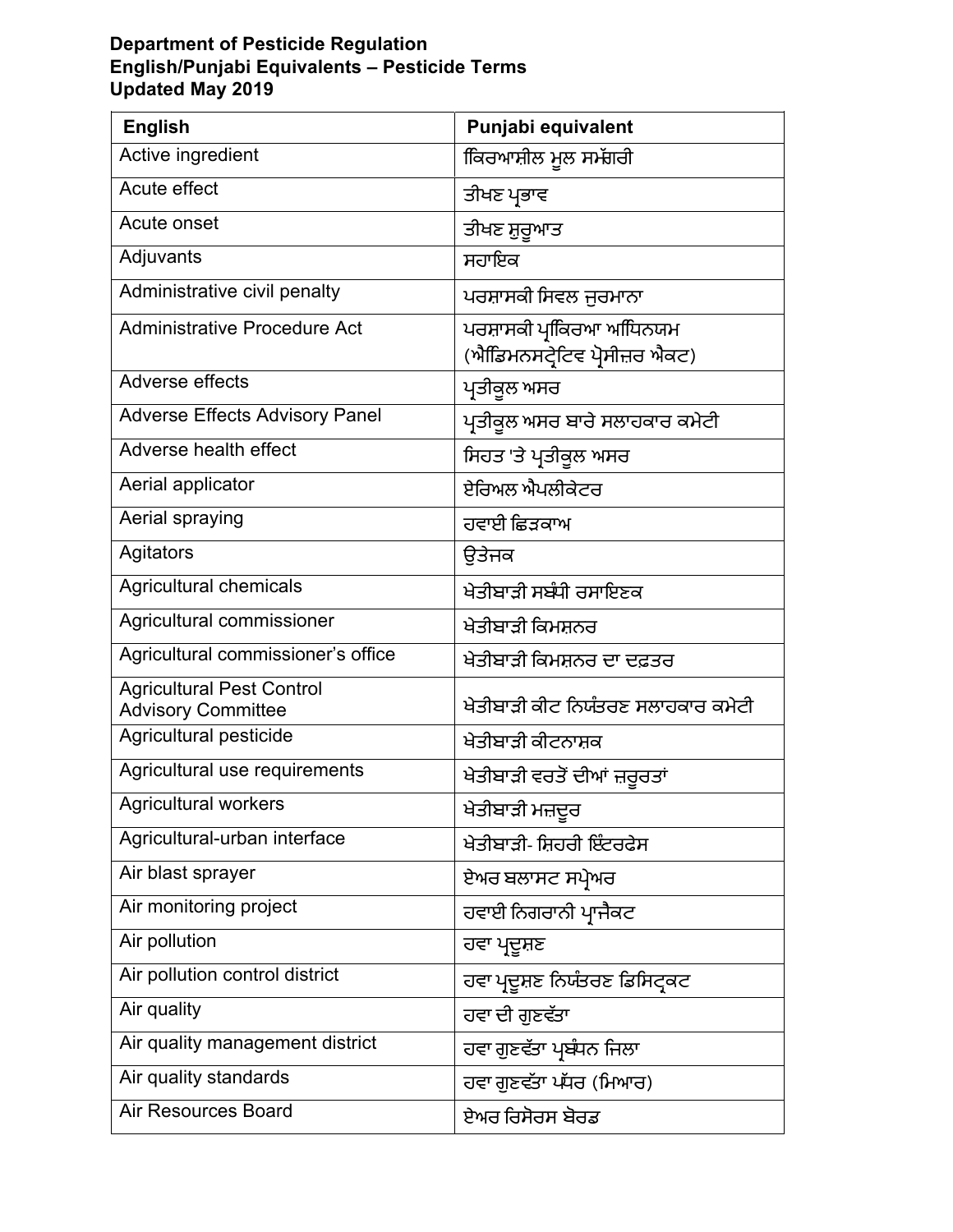| Algicides                                | ਉੱਲੀਨਾਸ਼ਕ                            |
|------------------------------------------|--------------------------------------|
| Alternative agricultural                 | ਵਿਕਲਪਿਕ ਖੇਤੀਬਾੜੀ                     |
| Annual blue grass                        | ਸਾਲਾਨਾ ਨੀਲਾ ਘਾਹ                      |
| Antifouling paint                        | ਬਦਬੁ ਰੋਕੁ ਪੇਂਟ                       |
| Antimicrobial pesticide                  | ਰੋਗਾਣੂਰੋਧੀ ਕੀਟਨਾਸ਼ਕ                  |
| Aphids                                   | ਐਫਿਡਸ(ਟਿੱਡੀ ਦੀ ਇੱਕ ਕਿਸਮ)             |
| Application pattern                      | ਪਰਯੋਗ ਦਾ ਤਰੀਕਾ                       |
| <b>Application tank</b>                  | ਪਰਯੋਗ ਲਈ ਟੈਂਕ                        |
| Application-specific information display | ਪਰਯੋਗ-ਵਿਸ਼ੇਸ਼ ਜਾਣਕਾਰੀ ਪ੍ਰਦਰਸ਼ਨ       |
| Apron                                    | ਪੇਸ਼ਬੰਦ                              |
| Attainment area                          | ਪ੍ਰਾਪਤੀ ਖੇਤਰ                         |
| <b>Attractants</b>                       | ਆਕਰਸ਼ਕ                               |
| Authority to inspect                     | ਮੁਆਇਨੇ ਲਈ ਅਧਿਕਾਰ                     |
| <b>Backflow of liquid</b>                | ਤਰਲ ਦਾ ਉਲਟਾ ਨਿਕਾਸ                    |
| <b>Backflow prevention</b>               | ਉਲਟ ਨਿਕਾਸੀ ਰੋਕਥਾਮ                    |
| <b>Backflow valve</b>                    | ਉਲਟ ਨਿਕਾਸੀ ਵਾਲਵ                      |
| Back-pack sprayer                        | ਬੈਕ-ਪੈਕ ਸਪ੍ਰੇਅਰ                      |
| <b>Bag burning</b>                       | ਥੈਲਾ ਜਲਾਉਣਾ                          |
| <b>Bait station</b>                      | ਦਾਣਾ ਸਟੇਸ਼ਨ                          |
| <b>Beetles</b>                           | ਬੀਂਡਾ                                |
| <b>Belly grinders</b>                    | ਬੈਲੀ ਗਰਾਇੰਡਰ (ਇੱਕ ਤਰਾਂ ਦਾ ਖੇਤੀ ਯੰਤਰ) |
| Bermuda grass                            | ਬਰਮੁਡਾ ਘਾਹ                           |
| Best management practices (BMPs)         | ਸਰਵ-ਉੱਤਮ ਪਰਬੰਧਨ ਤਰੀਕੇ (BMPs)         |
| <b>Biochemical product</b>               | ਬਾਇਓਕੈਮਿਕਲ ਉਤਪਾਦ                     |
| <b>Biocides</b>                          | ਬਾਇਓਸਾਈਡਸ                            |
| <b>Biological control</b>                | ਜੈਵਿਕ ਨਿਯੰਤਰਣ                        |
| <b>Birth Defect Prevention Act</b>       | ਜਮਾਂਦਰੁ ਵਿਕਾਰ ਰੋਕੁ ਕਾਨੁੰਨ            |
| <b>Blank granules</b>                    | ਫੋਕੇ ਛੋਟੇ ਦਾਣੇ                       |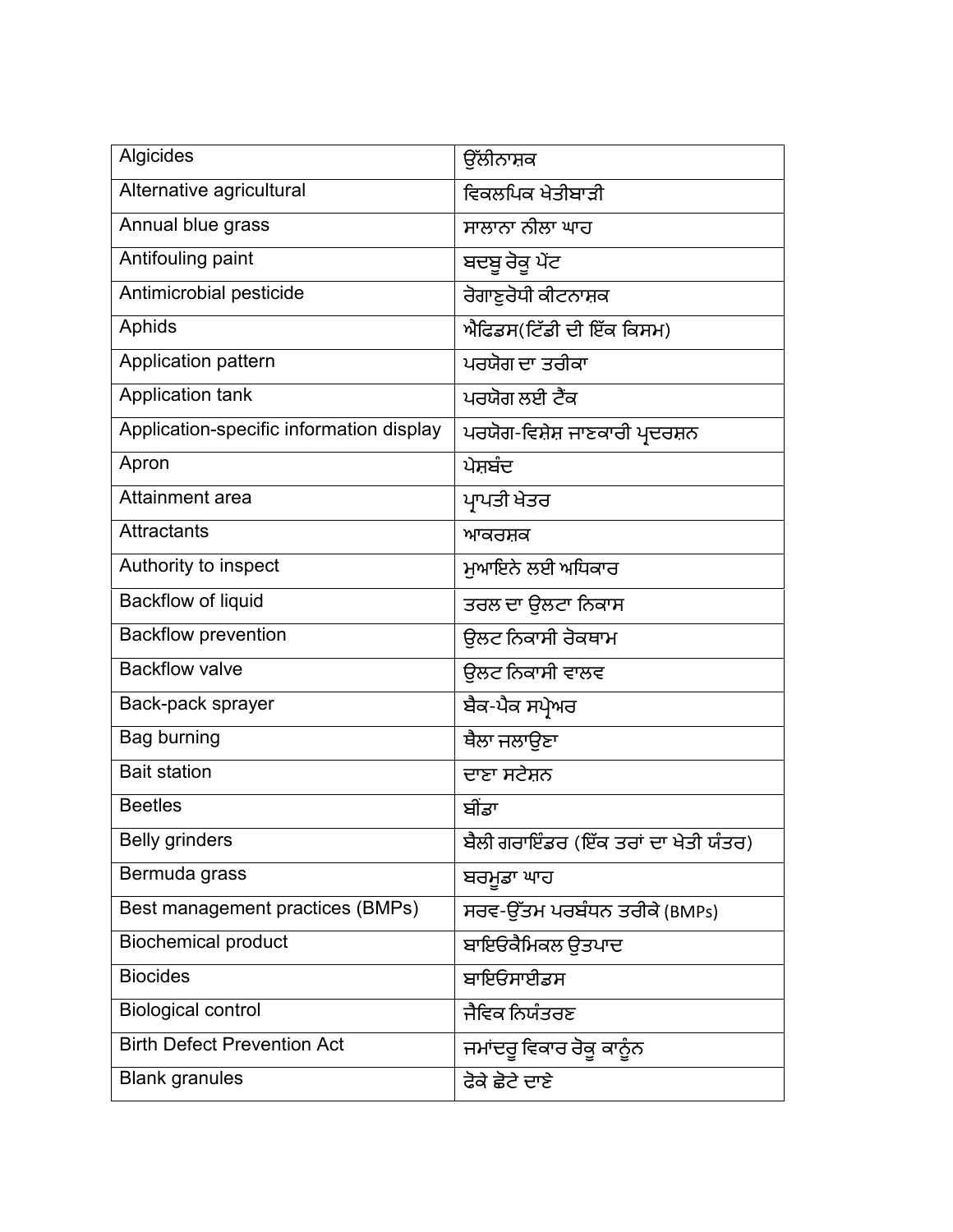| <b>Blossom blight</b>                                | ਬੁਰ ਦਾ ਨਾਸ                                     |
|------------------------------------------------------|------------------------------------------------|
| <b>Blower</b>                                        | ਬਲੋਅਰ                                          |
| <b>Branch dieback</b>                                | ਸ਼ਾਖਾ ਮਰੋੜ                                     |
| <b>Brand name</b>                                    | ਬਰਾਂਡ ਦਾ ਨਾਮ                                   |
| Brown rot                                            | ਪੰਦੇ ਦੀ ਭੁਰੀ ਬਿਮਾਰੀ                            |
| <b>Bud</b>                                           | ਕਲੀ                                            |
| Buffer (acidifier)                                   | ਵਿਚਕਾਰਲਾ (ਐਸਿਡਿਫਾਈਰ)                           |
| <b>Buffer zone</b>                                   | ਵਿਚਕਾਰਲਾ ਖੇਤਰ                                  |
| <b>Bug</b>                                           | ਖਟਮਲ, ਬਗ, ਮਾਂਙਣੁ                               |
| Bug bomb                                             | ਬਗ ਬੰਬ                                         |
| Bypass system                                        | ਬਾਈਪਾਸ ਪ੍ਰਣਾਲੀ                                 |
| <b>Byproduct</b>                                     | ਗੌਣ-ਉਪਜ                                        |
| Cabbage looper                                       | ਗੋਭੀ ਲੁਪਰ (ਕੀਡ਼ਾ)                              |
| California Agricultural Commissioners                | ਕੈਲੀਫ਼ੋਰਨੀਆ ਖੇਤੀਬਾੜੀ ਕਿਮਸ਼ਨਰ                   |
| and Sealers Association (CACASA)                     | ਅਤੇ ਸੀਲਰਸ ਐਸੋਸਿਏਸ਼ਨ (CACASA )                  |
| California Code of Regulations                       | ਕੈਲੀਫ਼ੋਰਨੀਆ ਕੋਡ ਆਫ ਰੈਗੂਲੇਸ਼ਨ                   |
| <b>California Environmental Protection</b><br>Agency | ਕੈਲੀਫ਼ੋਰਨੀਆ ਦੀ ਵਾਤਾਵਰਣ ਸੁਰੱਖਿਆ ਏਜੰਸੀ           |
| California Environmental Quality Act                 | ਕੈਲੀਫ਼ੋਰਨੀਆ ਵਾਤਾਵਰਣ ਗੁਣਵੱਤਾ ਕਾਨੂੰਨ             |
| California Pesticide Information<br>Portal (CalPIP)  | ਕੈਲੀਫ਼ੋਰਨੀਆ ਕੀਟਨਾਸ਼ਕ ਸੂਚਨਾ ਪੋਰਟਲ<br>(CalPIP)   |
| Canker                                               | ਰੁੱਖ ਦੀ ਛਿਲ ਦਾ ਰੋਗ (ਕੈਂਕਰ)                     |
| Canola Oil                                           | ਕਨੋਲਾ ਤੇਲ                                      |
| Canopy (tree)                                        | ਛਤਰ (ਰੁੱਖ)                                     |
| Carbamates                                           | ਕਾਰਬਾਮੇਟ                                       |
| Carpenter worm                                       | ਕਾਰਪੇਂਟਰ ਵਰਮ (ਲੱਕੜੀ 'ਤੇ ਲੱਗਣ ਵਾਲਾ ਇੱਕ<br>ਕੀੜਾ) |
| Cartridge respirator                                 | ਸਾਹ ਯੰਤਰ ਦਾ ਕਾਰਟਰਿਜ                            |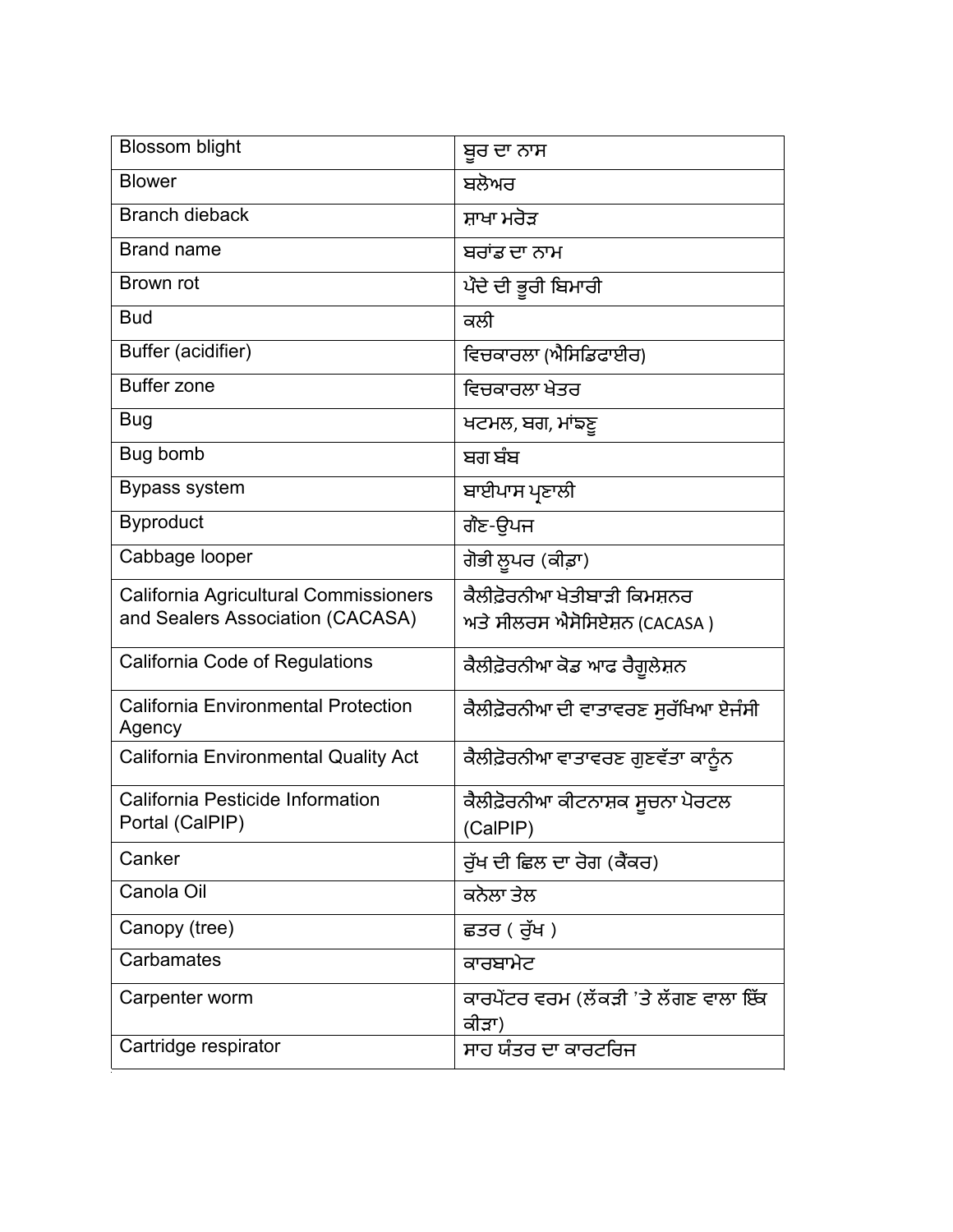| Caterpillars                                      | ਲਾਰਵਾ                                                      |
|---------------------------------------------------|------------------------------------------------------------|
| Caution (as signal word on label)                 | ਸਾਵਧਾਨ (ਲੇਬਲ ਉੱਤੇ ਸੰਕੇਤ ਸ਼ਬਦ ਦੇ ਰੂਪ ਿ<br>ਵੱਚ)              |
| <b>Center for Analytical Chemistry</b>            | ਵਿਸ਼ਲੇਸ਼ਣ ਕੈਮਿਸਟਰੀ ਕੇਂਦਰ (ਸੈਂਟਰ ਫਾਰ<br>ਐਨਾਲਿਿਟਕਲ ਕੈਮਿਸਟਰੀ) |
| <b>Central location</b>                           | ਕੇਂਦਰ ਸਥਾਨ                                                 |
| Certificates of registration                      | ਪੰਜੀਕਰਣ ਦਾ ਪ੍ਰਮਾਣ ਪੱਤਰ                                     |
| Certification                                     | ਪ੍ਰਮਾਣ ਪੱਤਰ                                                |
| Certified private applicator                      | ਪ੍ਰਮਾਣਿਤ ਨਿੱਜੀ ਐਪਲੀਕੇਟਰ                                    |
| Chalk                                             | ਚਾਕ                                                        |
| <b>Checklist</b>                                  | ਜਾਂਚ ਸੂਚੀ                                                  |
| Checklist for planning a pesticide<br>application | ਕੀਟਨਾਸ਼ਕ ਦਾ ਪ੍ਰਯੋਗ ਕਰਨ ਲਈ ਜਾਂਚ ਸੁਚੀ                        |
| Chemical-resistant apron                          | ਰਸਾਇਣ-ਰੋਧਕ ਪੇਸਬੰਦ                                          |
| Chemical-resistant clothing                       | ਰਸਾਇਣ-ਰੋਧਕ ਕੱਪਤੇ                                           |
| Chemical-resistant gloves                         | ਰਸਾਇਣ-ਪ੍ਰਤੀਰੋਧਕ ਦਸਤਾਨੇ                                     |
| Chemigation                                       | ਕੈਮੀਗੇਸ਼ਨ                                                  |
| <b>Chlorinated hydrocarbons</b>                   | ਕਲੋਰੀਨ ਯੁਕਤ ਹਾਈਡਰੋਕਾਰਬਨ                                    |
| Cholinesterase                                    | ਕੋਲਿਨਸਟ੍ਰੇਜ਼                                               |
| Cholinesterase inhibition                         | ਕੋਲਿਨਸਟ੍ਰੇਜ਼ ਮਨਾਹੀ                                         |
| Chronic effect                                    | ਚਿਰਕਾਲੀਨ ਅਸਰ                                               |
| Chronic onset                                     | ਚਿਰਕਾਲੀਨ ਸ਼ੁਰੁਆਤ                                           |
| Chronic toxicology data                           | ਚਿਰਕਾਲੀਨ ਜ਼ਹਿਰ ਵਿਗਿਆਨ ਡੈਟਾ                                 |
| Class 1 disposal site                             | ਦਰਜਾ 1 ਨਿਪਟਾਨ ਜਗ੍ਹਾ                                        |
| Clay                                              | ਮਿੱਟੀ                                                      |
| Clear-winged moth                                 | ਸਾਫ਼-ਪੰਖਾਂ ਵਾਲਾ ਕੀਟ                                        |
| Closed mixing system                              | ਬੰਦ ਮਿਸ਼ਰਣ ਪ੍ਰਣਾਲੀ                                         |
| <b>Colonial bentgrass</b>                         | ਕਲੋਨਿਅਲ ਬੈਨਗਰਾਸ                                            |
| Common name (of a pesticide)                      | ਆਮ ਨਾਮ।ਇੱਕ ਕੀਟਨਾਸ਼ਕ ਦਾ)                                    |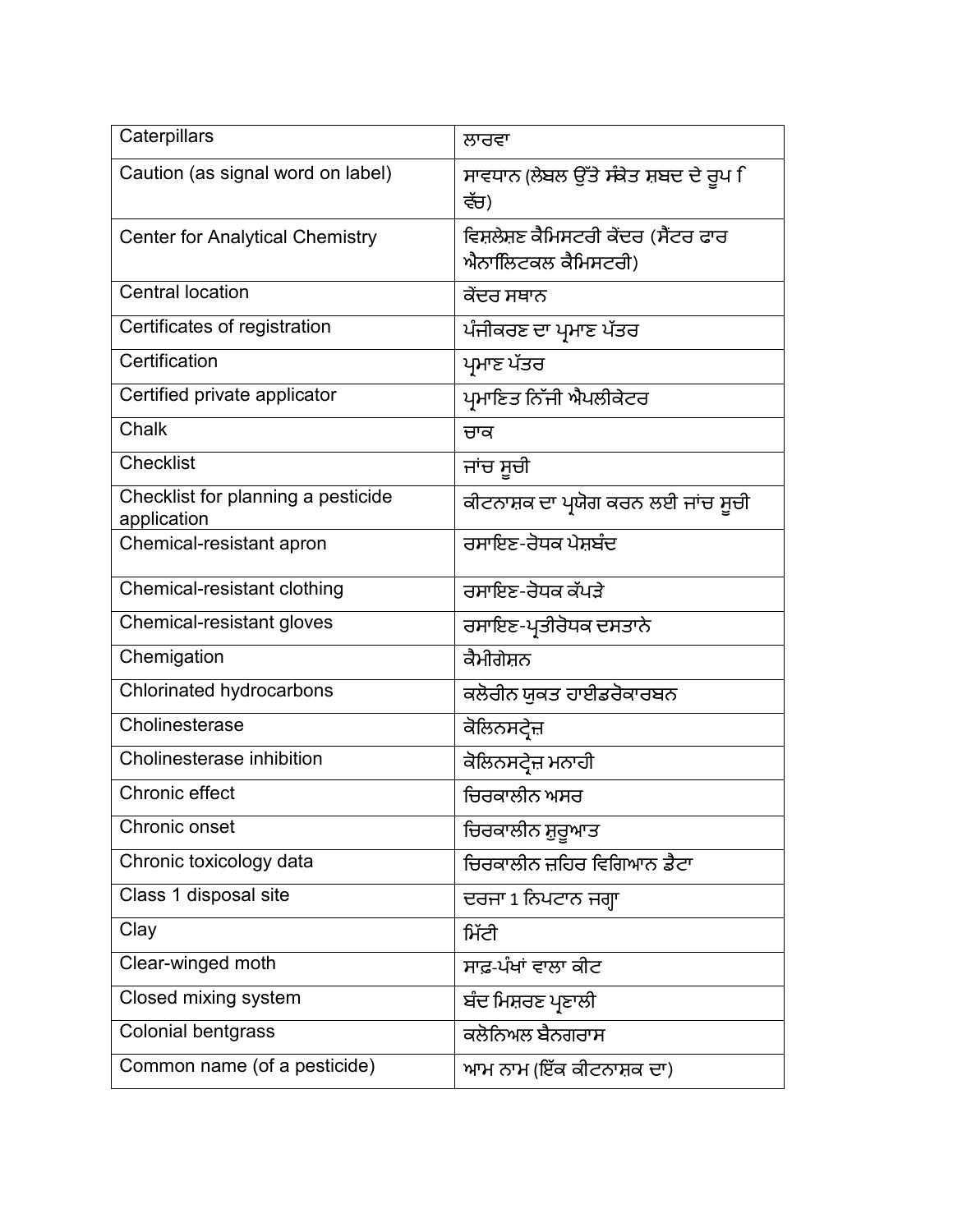| Compliance action                        | ਅਨੁਪਾਲਨ ਕਾਰਵਾਈ                          |
|------------------------------------------|-----------------------------------------|
| Compliance assessment                    | ਅਨੁਪਾਲਨ ਮੁਲਾਂਕਣ                         |
| Compliance assistance                    | ਅਨੁਪਾਲਨ ਸਹਾਇਤਾ                          |
| Compliance interview                     | ਅਨੁਪਾਲਨ ਇੰਟਰਵਿਉ                         |
| Compressed air sprayer                   | ਕੋਮਪ੍ਰੈਸਡ ਹਵਾ ਸਪ੍ਰੇਅਰ                   |
| Computer model                           | ਕੰਪਿਊਟਰ ਮਾਡਲ                            |
| Compost                                  | ਬਨਸਪਤੀ ਖਾਦ                              |
| Conditional registration                 | ਸ਼ਰਤੀਆ ਦਾਖਲਾ                            |
| Confined aquifer                         | ਸੀਮਿਤ ਭੁ-ਜਲ ਸਤਹ                         |
| Conflict with label                      | ਲੇਬਲ ਸਮੱਸਿਆਵਾਂ                          |
| <b>Consumer fact sheets</b>              | ਖਪਤਕਾਰ ਤੱਥ ਸ਼ੀਟ                         |
| <b>Contents statement</b>                | ਵਿਸ਼ਾ-ਵਸਤੂ ਬਿਓਰਾ                        |
| Continuing education                     | ਚਲੰਤ ਸਿੱਖਿਆ                             |
| Cooperative agreement (with U.S.<br>EPA) | ਸਹਿਯੋਗ ਸਮਝੌਤਾ (ਅਮਰੀਕਾ EPA ਦੇ ਨਾਲ)       |
| County registration                      | ਕਾਉਂਟੀ ਰਜਿਸਟਰੀ                          |
| Cover crop                               | ਕਵਰ ਫਸਲ                                 |
| Coveralls                                | ਕਵਰਆਲਸ (ਸਾਰਾ)                           |
| Crack and crevice                        | ਕਰੈਕ ਅਤੇ ਦਰਾਰ                           |
| Crank                                    | ਅਸਥਿਰ                                   |
| Crape myrtle                             | ਕਰੇਪ ਮਿਰਟਲ (ਦਰਖਤ)                       |
| Crisis exemption                         | ਸੰਕਟ ਵਿੱਚ ਛੋਟ                           |
| Criteria air pollutant                   | ਪੈਮਾਨਾ ਹਵਾ ਪ੍ਰਦੂਸ਼ਕ                     |
| Cultural activities (on a crop)          | (ਇੱਕ ਫਸਲ ਉੱਤੇ) ਸੱਭਿਆਚਾਰਕ ਗਤੀਵਿਧੀਆਂ      |
| <b>Cumulative risk</b>                   | ਕੁੱਲ ਜੋਖਮ                               |
| Danger (as signal word on label)         | ਖਤਰਾ (ਲੇਬਲ ਉੱਤੇ ਸੰਕੇਤ ਸ਼ਬਦ ਦੇ ਰੂਪ ਵਿੱਚ) |
| Data acquisition                         | ਅੰਕਡ਼ਾ ਪ੍ਰਾਪਤੀ                          |
| Data base                                | ਅੰਕੜਾ ਸੰਗ੍ਰਹਿ                           |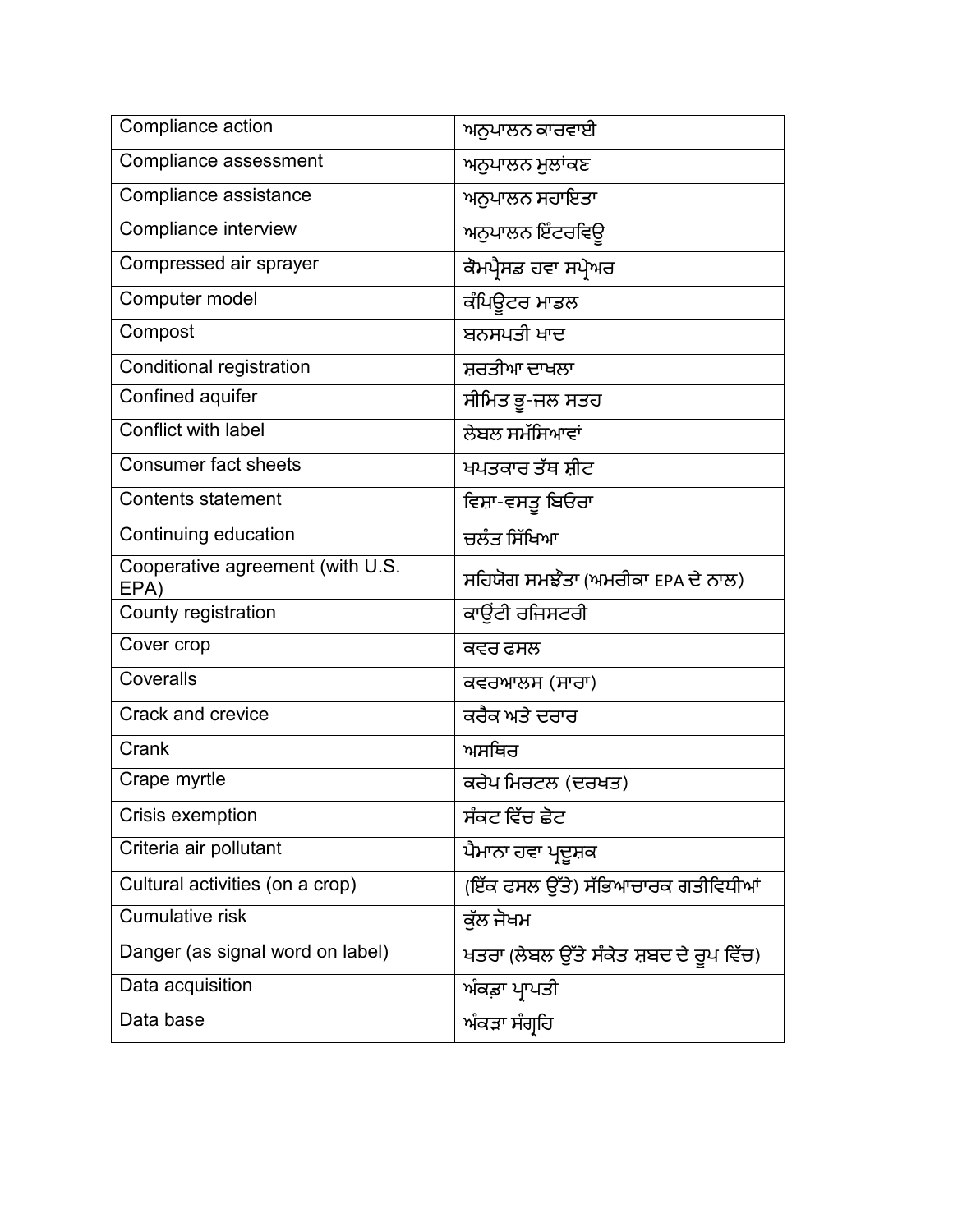| Data call-in                                           | ਅੰਕੜਾ ਮੰਗਵਾਉਣਾ                      |
|--------------------------------------------------------|-------------------------------------|
| Data collection                                        | ਡ਼ੈਟਾ ਇਕੱਠਾ ਕਰਨਾ                    |
| Data gap                                               | ਡੈਟਾ ਅੰਤਰ                           |
| Dealer designated agent                                | ਡੀਲਰ ਨਿਯੁਕਤ ਏਜੰਟ                    |
| <b>Defoliants</b>                                      | ਪੱਤਾ ਝਾੜੁ ਰਸਾਇਣ                     |
| Degradation product                                    | ਖੁਰਨ ਵਾਲਾ ਉਤਪਾਦ                     |
| Department of Consumer Affairs                         | ਖਪਤਕਾਰ ਮਾਮਲਿਆਂ ਦਾ ਵਿਭਾਗ             |
| Department of Fish and Game                            | ਮੱਛੀ, ਜਾਨਵਰ ਅਤੇ ਪੰਛੀ ਵਿਭਾਗ          |
| Department of Food and Agriculture                     | ਭੋਜਨ ਅਤੇ ਖੇਤੀਬਾਤੀ ਵਿਭਾਗ             |
| <b>Department of Health Services</b>                   | ਸਿਹਤ ਸੇਵਾ ਵਿਭਾਗ                     |
| <b>Department of Industrial Relations-</b><br>Cal/OSHA | ਉਦਯੋਗਿਕ ਸੰਬੰਧ ਵਿਭਾਗ ਸੀਏਏਲ / ਓ ਏਸ ਏਚ |
|                                                        | ਏ                                   |
| Department of Pesticide Regulation                     | ਕੀਟਨਾਸ਼ਕ ਦੇ ਕਾ ਨੁਨਾਂ ਅਤੇ ਨਿਯਮਾਂ     |
|                                                        | ਬਾਰੇ ਵਿਭਾਗ                          |
| <b>Department of Toxic Substances</b><br>Control       | ਜ਼ਹਿਰੀਲੇ ਪਦਾਰਥ ਨਿਯੰਤਰਣ ਵਿਭਾਗ        |
| Deposition aids                                        | ਗਵਾਹੀ ਸਹਾਇਕ                         |
| Detoxification                                         | ਵਿਸ਼ਹਰਣ                             |
| Diamondback moth                                       | ਡਾਇਮੰਡਬੈਕ ਕੀਟ                       |
| <b>Dieback</b>                                         | ਡਾਈ-ਬੈਕ                             |
| Dietary exposure                                       | ਆਹਾਰ ਪਰਭਾਵ                          |
| Dietary risk assessment                                | ਆਹਾਰ ਸਬੰਧੀ ਜੋਖ਼ਮ ਮੁਲਾਂਕਣ            |
| <b>Diluent</b>                                         | ਘੋਲਕ                                |
| <b>Dipstick</b>                                        | ਡਿਪਸਟਿਕ                             |
| Direct supervision                                     | ਸਿੱਧੀ ਨਿਗਰਾਨੀ                       |
| Directions for use                                     | ਵਰਤੋਂ ਲਈ ਦਿਸ਼ਾ- ਨਿਰਦੇਸ਼             |
| <b>Disability</b>                                      | ਅਪਾਹਜਪੁਣਾ                           |
| Disc-core nozzles                                      | ਡਿਸਕ-ਕੋਰ ਨੈਜ਼ਲਸ                     |
| <b>Disinfectants</b>                                   | ਰੋਗਾਣੂ-ਨਾਸ਼ਕ                        |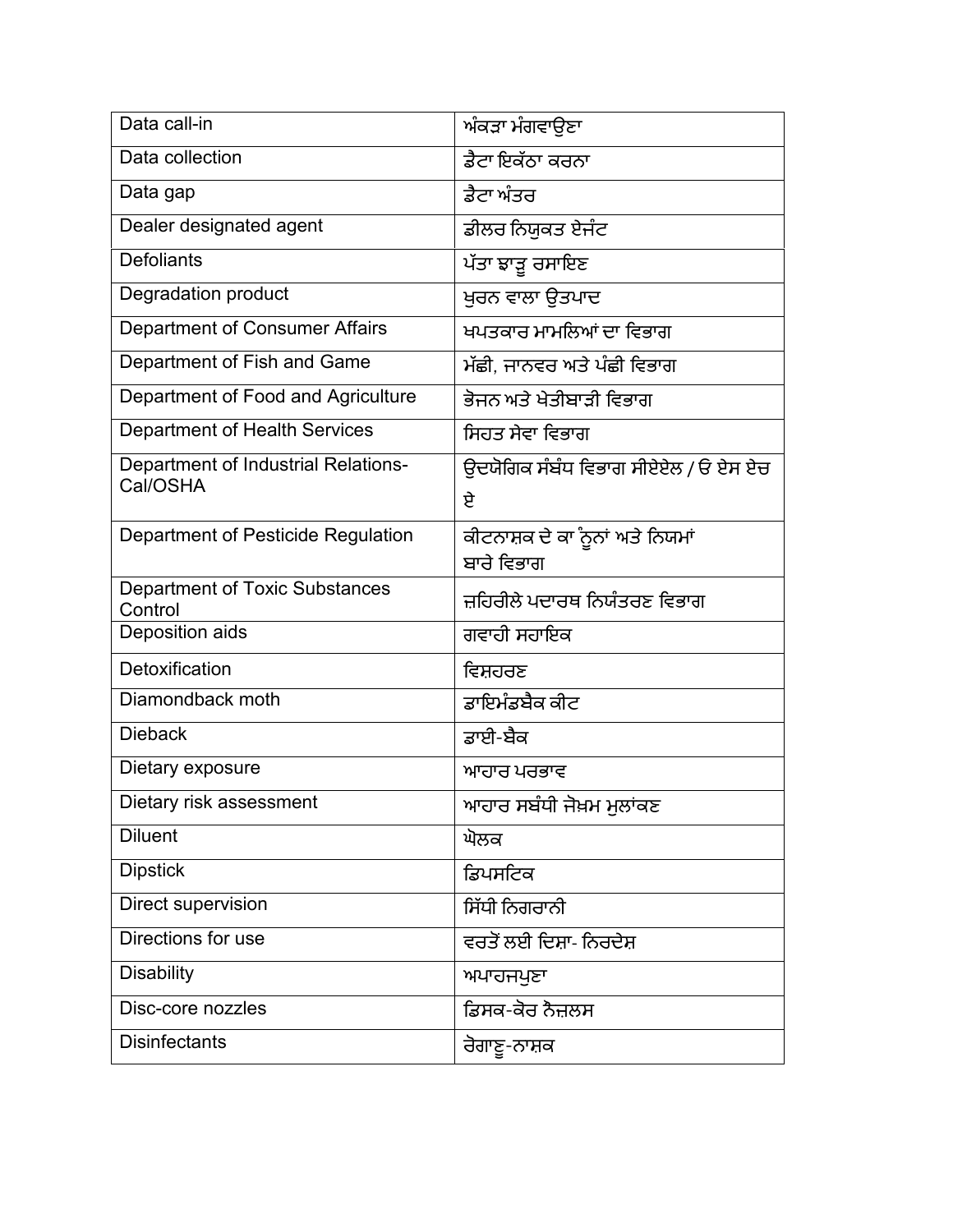| Dislodgeable leaf residue                                            | ਪੱਤਿਆਂ ਦੀ ਨਾ ਹਟਣ ਵਾਲੀ ਰਹਿੰਦ-ਖੁੰਹਦ  |
|----------------------------------------------------------------------|------------------------------------|
| <b>Ditch</b>                                                         | ਖਾਈ                                |
| Division 6 - Pest Control Operations<br>(FAC)                        | ਡਿਵੀਜਨ 6 - ਕੀਟ ਕਾਬੂ ਸੰਚਾਲਨ (ਏਫਏਸੀ) |
| <b>Division of Administrative Services</b>                           | ਪਰਸ਼ਾਸਕੀ ਸੇਵਾਵਾਂ ਦਾ ਡਿਵੀਜ਼ਨ        |
| Division of Pest Management,                                         | ਕੀਟ ਪਰਬੰਧਨ, ਵਾਤਾਵਰਨ ਨਿਗਰਾਨੀ, ਪਾਲਣ  |
| <b>Environmental Monitoring,</b><br><b>Enforcement and Licensing</b> | ਅਤੇ ਲਾਇਸੇਂਸਿੰਗ ਡਿਵੀਜ਼ਨ             |
| Doctor's First Report                                                | ਡਾਕਟਰ ਦੀ ਪਹਿਲੀ ਰਿਪੋਰਟ              |
| Dormant period                                                       | ਸਿਥਲ ਮਿਆਦ                          |
| Dormant spray                                                        | ਸਿਥਲ ਸਪਰੇ                          |
| Dose                                                                 | ਖਰਾਕ                               |
| Dose-response assessment                                             | ਖੁਰਾਕ ਪ੍ਰਤੀਕਿਰਿਆ ਮੁਲਾਂਕਣ           |
| downwind                                                             | ਹਵਾ ਦੇ ਨਾਲ                         |
| <b>DPR Fund</b>                                                      | ਡ਼ੀ ਪੀ ਆਰ ਫੰਡ                      |
| <b>Drift Minimization Initiative</b>                                 | ਹੇਠਲਾ ਪਹਿਲ ਵਹਾਅ                    |
| Drift, pesticide                                                     | ਵਹਾਅ, ਕੀਟਨਾਸ਼ਕ                     |
| Drift, substantial                                                   | ਵਹਾਅ, ਮਹੱਤਵਪੂਰਨ                    |
| Drip irrigation                                                      | ਬੂੰਦ-ਬੂੰਦ ਸਿੰਚਾਈ                   |
| Drop-crotch pruning                                                  | ਡਰਾਪ-ਕ੍ਰੋਚ ਛੰਗਾਈ                   |
| Drum                                                                 | ਡਰੱਅਮ                              |
| Dual-use product                                                     | ਦੋਹਰੀ-ਵਰਤੋਂ ਉਤਪਾਦ                  |
| Duration of exposure                                                 | ਜੋਖਮ ਦੀ ਮਿਆਦ                       |
| <b>Dusts</b>                                                         | ਧੂੜ                                |
| Early entry                                                          | ਜਲਦੀ ਪਰਵੇਸ਼                        |
| Earwigs                                                              | ਕੰਨਖਜੁਰਾ                           |
| Effectiveness evaluation (of CACs)                                   | ਪ੍ਰਭਾਵਸ਼ੀਲਤਾ ਲੇਖਾ ਜੋਖਾ (CACs ਦਾ)   |
| Efficacy                                                             | ਪ੍ਰਭਾਵਪੂਰਣਤਾ (ਕੁਸ਼ਲਤਾ)             |
| Electrostatic sprayer                                                | ਇਲੇਕਟਰੋਸਟੈਟਿਕ ਸਪ੍ਰੇਅਰ              |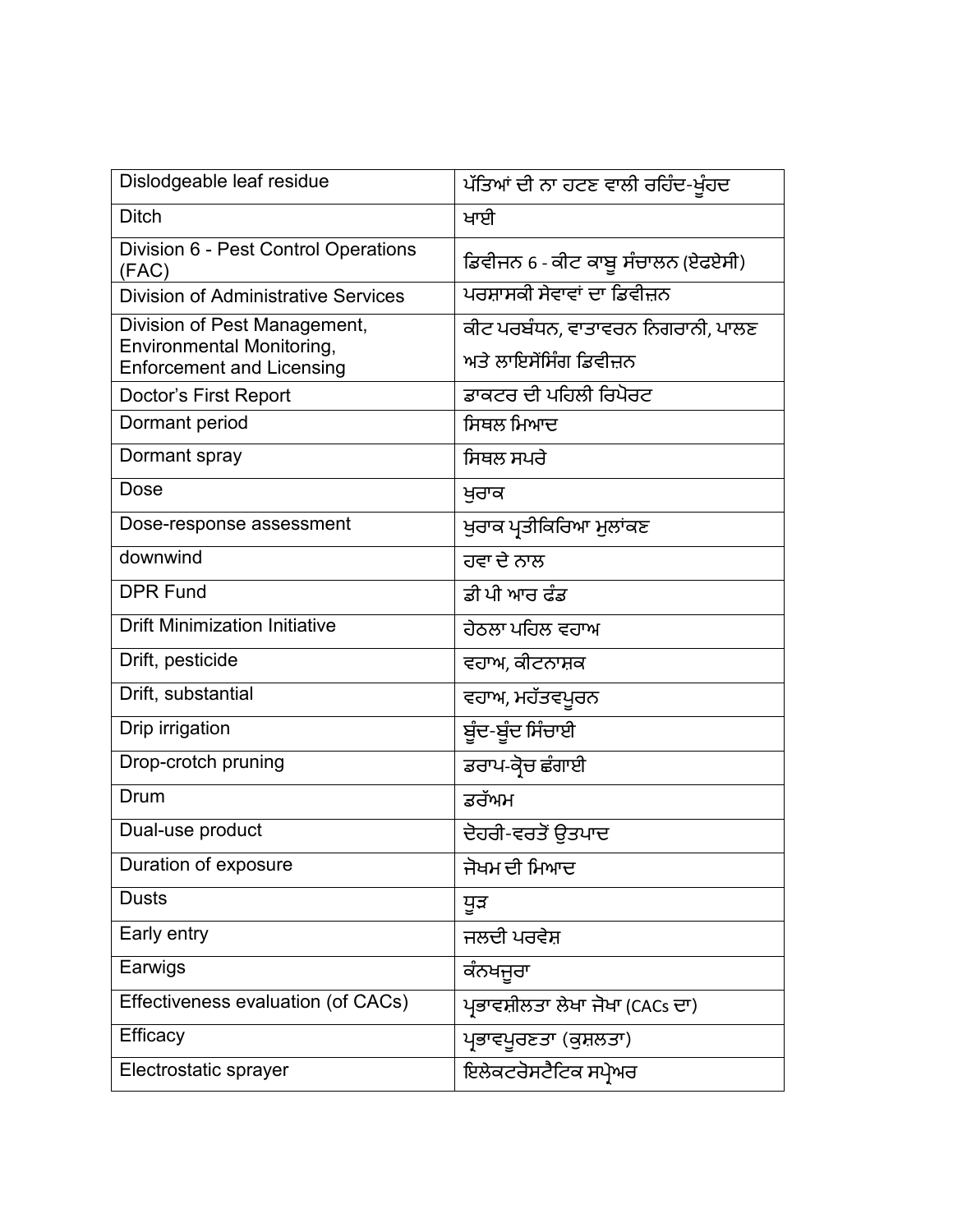| Embankment                                                        | ਬੰਨ੍ਹ                                                    |
|-------------------------------------------------------------------|----------------------------------------------------------|
| Emergency exemption from registration                             | ਪੰਜੀਕਰਣ ਤੋਂ ਐਮਰਜੇਂਸੀ ਛੂਟ                                 |
| <b>Emergency regulation</b>                                       | ਐਮਰਜੈਂਸੀ ਕਾਨੂੰਨ                                          |
| <b>Emission factor</b>                                            | ਨਿਕਾਸ ਕਾਰਕ                                               |
| <b>Emission inventory</b>                                         | ਨਿਕਾਸ ਸੁਚੀ                                               |
| Emulsifiable concentrates                                         | ਮਿਸ਼ਰਤ ਘੋਲ ਦੇ ਗਾਡ਼ੇ ਰਵੇ                                  |
| Enclosed cab (on tractor)                                         | ਨੱਥੀ ਕੈਬ (ਟਰੈਕਟਰ ਦੇ ਬੰਦ ਕੇਬਿਨ 'ਤੇ)                       |
| <b>Endangered species</b>                                         | ਲੁਪਤ ਪ੍ਰਜਾਤੀਆਂ                                           |
| Enforcement action                                                | ਪਾਲਣ ਕਾਰਵਾਈ                                              |
| Enforcement Action Database (EnfAct)                              | ਪਾਲਣ ਕਾਰਵਾਈ ਡੈਟਾਬੇਸ (EnfAct)                             |
| <b>Enforcement guidelines</b>                                     | ਪਾਲਣ ਦਿਸਾਨਿਰਦੇਸ                                          |
| <b>Engineering controls</b>                                       | ਇੰਜਨੀਅਰਿੰਗ ਨਿਯੰਤਰਣ                                       |
| Environmental fate data                                           | ਵਾਤਾਵਰਨ ਸਥਿਤੀ ਅੰਕੜੇ                                      |
| Environmental justice                                             | ਵਾਤਾਵਰਨ ਨਿਆਂ                                             |
| <b>Environmental monitoring</b>                                   | ਵਾਤਾਵਰਨ ਨਿਗਰਾਨੀ                                          |
| <b>Environmental Monitoring Branch</b>                            | ਵਾਤਾਵਰਨ ਨਿਗਰਾਨੀ ਸ਼ਾਖਾ                                    |
| EPA worker training verification card                             | EPA ਕਰਮਚਾਰੀ ਟ੍ਰੇਨਿੰਗ ਜਾਂਚ ਕਾਰਡ                           |
| <b>Equipment hopper</b>                                           | ਇਕਿਉਪਮੈਂਟ ਹਾਪਰ                                           |
| Establishment (e.g., location where<br>pesticide is manufactured) | ਸੰਸਥਾਨ (ਜਿਵੇਂ ਉਹ ਜਗ੍ਹਾ ਜਿੱਥੋ ਕੀਟਨਾਸ਼ਕ ਿ<br>ਤਆਰ ਹੁੰਦਾ ਹੈ) |
| Exotic pest project                                               | ਵਚਿੱਤਰ ਕੀਟ ਯੋਜਨਾ                                         |
| <b>Experimental use permit</b>                                    | ਪਾਯੋਗਿਕ ਵਰਤੋਂ ਲਈ ਪਰਮਿਟ                                   |
| <b>Exposure</b>                                                   | ਪਰਭਾਵ                                                    |
| <b>Exposure assessment</b>                                        | ਪਰਭਾਵ ਲੇਖਾ ਜੋਖਾ                                          |
| Exposure mechanism                                                | ਪਰਭਾਵ ਤੰਤਰ                                               |
| Exposure scenario                                                 | ਪਰਭਾਵ ਦ੍ਰਿਸ਼                                             |
| External Affairs, Office of                                       | ਵਿਦੇਸ਼ ਮੰਤਰਾਲੇ ਦਾ ਦਫ਼ਤਰ                                  |
| Faceshield                                                        | ਚਿਹਰੇ ਦੀ ਸ਼ੀਲਡ                                           |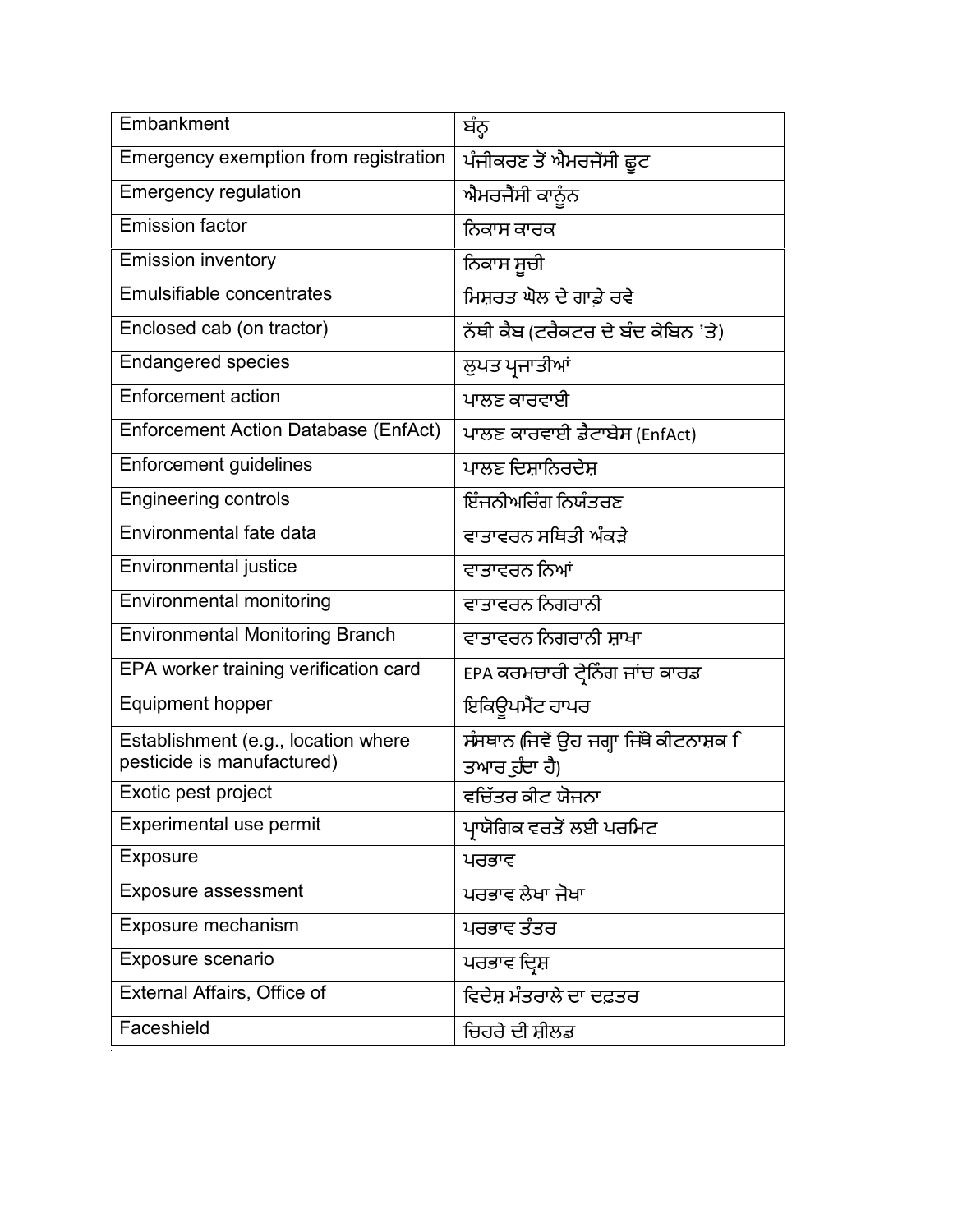| Farm                                                          | ਖੇਤ                                                |
|---------------------------------------------------------------|----------------------------------------------------|
| Farm advisor                                                  | ਖੇਤ ਸਲਾਹਕਾਰ                                        |
| Farm employees                                                | ਖੇਤ ਕਰਮਚਾਰੀ                                        |
| Farm labor contractor                                         | ਖੇਤ ਮਜ਼ਦੂਰ ਠੇਕੇਦਾਰ                                 |
| Farm manager                                                  | ਖੇਤ ਪ੍ਰਬੰਧਕ                                        |
| Farm owner                                                    | ਖੇਤ ਮਾਲਿਕ                                          |
| Farm profile                                                  | ਫ਼ਾਰਮ ਪ੍ਰੋਫ਼ਾਈਲ                                    |
| Farm workers                                                  | ਖੇਤੀ ਮਜ਼ਦੂਰ                                        |
| Farmer                                                        | ਕਿਸਾਨ                                              |
| Farming operation                                             | ਖੇਤੀ ਕੰਮ ਕਾਜ                                       |
| Feasible alternative                                          | ਸੰਭਵ ਵਿਕਲਪ                                         |
| Federal Insecticide, Fungicide and<br>Rodenticide Act (FIFRA) | ਫੈਡਰਲ ਕੀਟਨਾਸ਼ਕ, ਉਲੀਨਾਸ਼ਕ ਅਤੇ ਮੁਸਮਾਰ<br>ੰਗੁਨ (IFRA) |
| Fescue                                                        | ਇਕ ਘਾਹ ਬੁਟੀ (ਫੋਸਕਯੁ)                               |
| <b>Field fumigation</b>                                       | ਖੇਤ ਦੀ ਧੂਣੀ                                        |
| Field posting                                                 | ਖੇਤਰੀ ਪੋਸਟਿੰਗ                                      |
| <b>Field studies</b>                                          | ਖੇਤਰੀ ਅਧਿਐਨ (ਘੋਖ)                                  |
| <b>Field workers</b>                                          | ਖੇਤਰੀ ਕਰਮਚਾਰੀ                                      |
| Filling hose                                                  | ਭਰਨ ਵਾਲੀ ਨਲੀ                                       |
| Fixed-wing aircraft                                           | ਫਿਕਸਡ-ਵਿੰਗ ਹਵਾਈ-ਜਹਾਜ਼                              |
| Fittings                                                      | ਪੱਕੀ ਤਰ੍ਹਾਂ ਲੱਗੀਆਂ ਚੀਜ਼ਾਂ                          |
| Flagger                                                       | ਫਲੈਗਰ                                              |
| Flood irrigation                                              | ਹੜ੍ਹ ਸਿੰਚਾਈ                                        |
| Flowable                                                      | ਵਹਾ ਦੇ ਯੋਗ                                         |
| Flow meter                                                    | ਵਹਾ ਦਾ ਮੀਟਰ                                        |
| Flow rate                                                     | ਵਹਾ ਦੀ ਦਰ                                          |
| Flypaper                                                      | ਫਲਾਈ ਪੇਪਰ                                          |
| Foggers, insect foggers                                       | ਫੰਗਰ, ਕੀਟ ਫੰਗਰ                                     |
| Food and Agricultural Code                                    | ਭੋਜਨ ਅਤੇ ਖੇਤੀਬਾੜੀ ਕੋਡ                              |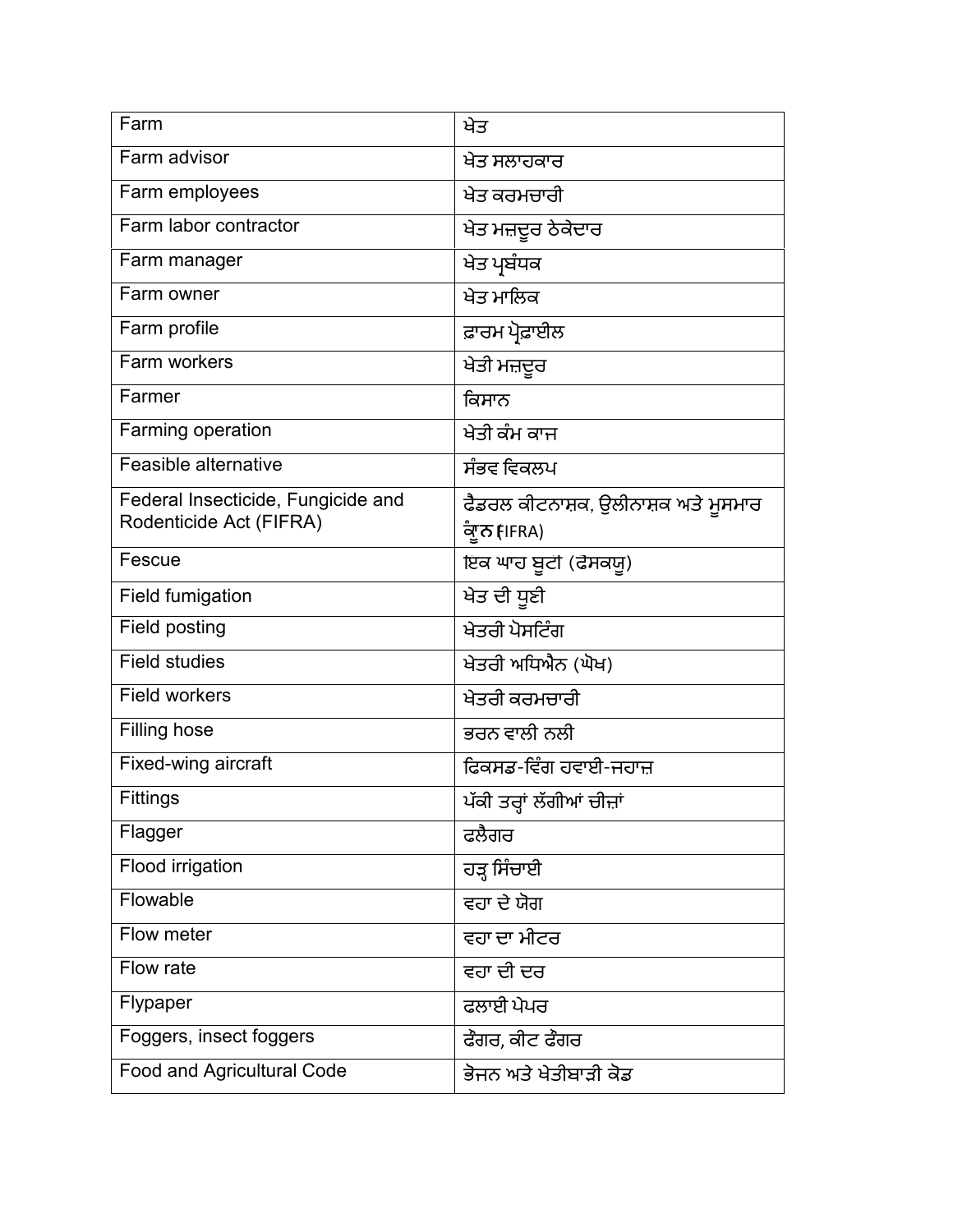| <b>Food Quality Protection Act</b>  | ਭੋਜਨ ਗੁਣਵੱਤਾ ਹਿਫਾਜ਼ਤ ਅਧਿਨਿਯਮ                |
|-------------------------------------|---------------------------------------------|
| Food safety                         | ਭੋਜਨ ਸੁਰੱਖਿਆ                                |
| Full-face respirator                | ਫਲ-ਫੇਸ ਸ਼ਵਾਸ ਯੰਤਰ                           |
| Fumigants                           | ਧੁੰਏਂ ਦੀ ਤਰ੍ਹਾਂ ਦਿੱਤੇ ਜਾਣ ਵਾਲੇ ਕੀਟਨਾਸ਼ਕ     |
| Functional equivalency              | ਕਾਰਿਆਤਮਕ ਸਮਾਨਤਾ                             |
| Fungicides                          | ਉਲੀਨਾਸ਼ਕ                                    |
| Fungus gnats                        | ਕਵਕ ਕੁਤਡ਼ੀ                                  |
| Gear settings                       | ਗੀਅਰ ਸੈਟਿੰਗਸ                                |
| Geographic information system (GIS) | ਭੁਗੋਲਿਕ ਸੁਚਨਾ ਪ੍ਰਣਾਲੀ (GIS)                 |
| Good hygiene                        | ਚੰਗੀ ਸਾਫ਼ ਸਫ਼ਾਈ                             |
| Granular applicator                 | ਬਰੀਕ ਦਾਣੇ ਵਾਲਾ ਐਪਲੀਕੇਟਰ                     |
| Grasshopper                         | ਟਿੱਡਾ; ਟਿੱਡੀ                                |
| Gravitational water, gravity water  | ਗੁਰੁਤਾਕਰਸ਼ਕ ਸੰਬੰਧੀਪਾਣੀ, ਗੁਰੁਤਾਕਰਸ਼ਣ<br>ਪਾਣੀ |
| Green house                         | ਗਰੀਨ ਹਾਉਸ                                   |
| Ground application                  | ਜ਼ਮੀਨ ਤੇ ਵਰਤੋਂ                              |
| <b>Ground water</b>                 | ਭੂਮੀ ਦਾ ਪਾਣੀ                                |
| Ground water protection             | ਧਰਤੀ ਹੇਠਲੇ ਪਾਣੀ ਦੀ ਸੁਰੱਖਿਆ                  |
| Ground water protection area        | ਧਰਤੀ ਹੇਠਲੇ ਪਾਣੀ ਦੀ ਸੁਰੱਖਿਆ ਦੇ ਖੇਤਰ          |
| Grower                              | ਉਤਪਾਦਕ                                      |
| Gumming                             | ਗੁੰਦ                                        |
| Handler, pesticide                  | ਹੈਂਡਲਰ, ਕੀਟਨਾਸ਼ਕ                            |
| Hand-operated                       | ਹੱਥਾਂ ਨਾਲ ਚੱਲਣ ਵਾਲਾ                         |
| Handout material                    | ਹੈਂਡ ਆਉਟ ਸਮਗਰੀ                              |
| <b>Harvest interval</b>             | ਵਾਢੀ ਅੰਤਰਾਲ                                 |
| <b>Hazard communication</b>         | ਖਤਰੇ ਬਾਰੇ ਸੰਚਾਰ                             |
| Hazard communication program        | ਖ਼ਤਰਾ ਸੰਚਾਰ ਪ੍ਰੋਗਰਾਮ                        |
| <b>Hazard identification</b>        | ਖ਼ਤਰਾ ਪਹਿਚਾਣ                                |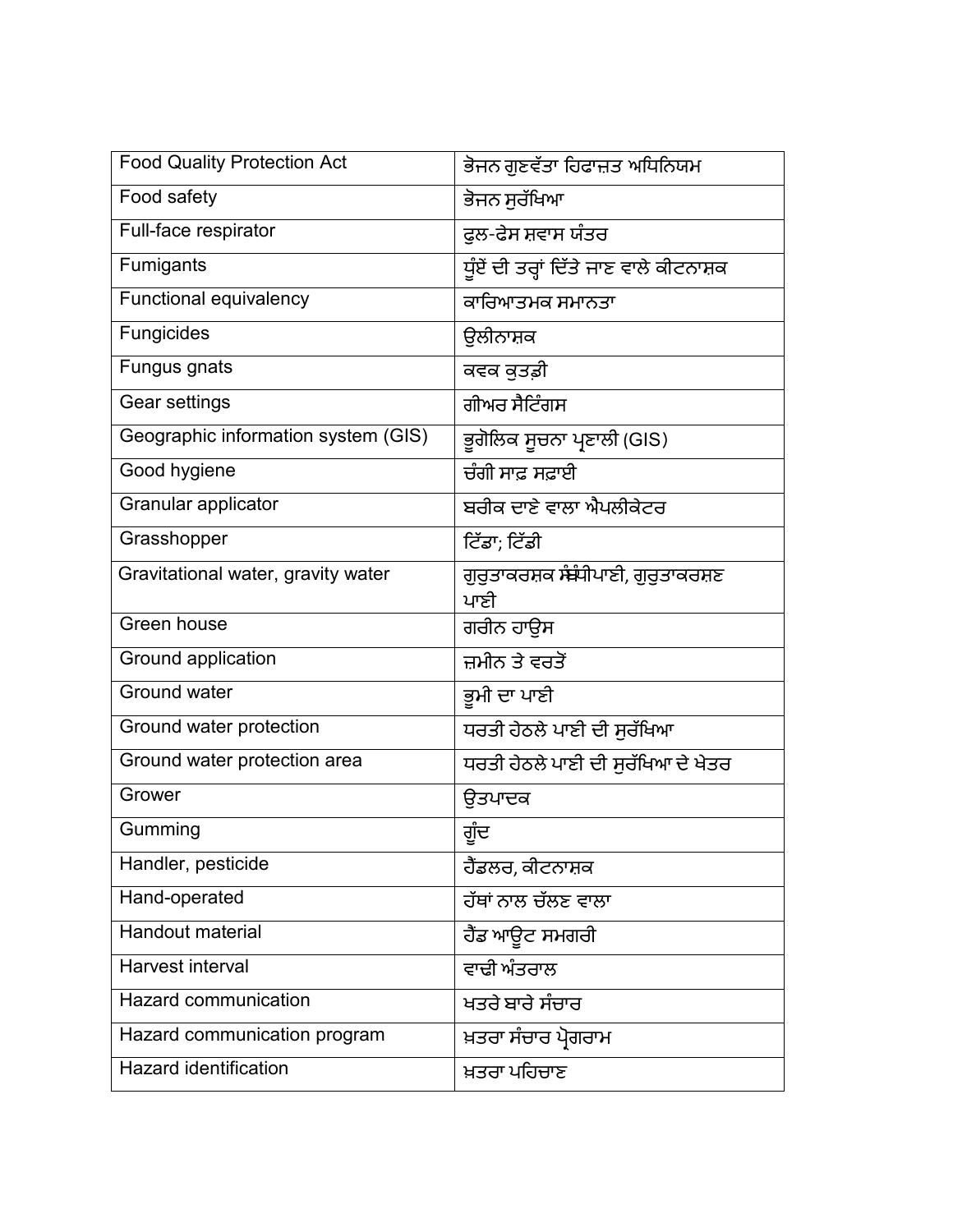| Hazardous air pollutant (HAP)     | ਖ਼ਤਰਨਾਕ ਹਵਾ ਪ੍ਰਦੂਸ਼ਕ (HAP)    |
|-----------------------------------|-------------------------------|
| <b>Healthy Schools Act</b>        | ਸਿਹਤਮੰਦ ਸਕੂਲ ਕਾਨੂੰਨ           |
| Hearing officer                   | ਸੁਣਵਾਈ ਅਧਿਕਾਰੀ                |
| <b>Heat stress</b>                | ਗਰਮੀ ਤੋਂ ਤਣਾਓ                 |
| Herbicides                        | ਜਡ਼ੀ ਬੁਟੀ ਮਾਰਨ ਵਾਲੀ ਦਵਾਈ      |
| Home use pesticide                | ਘਰੇਲੂ ਵਰਤੋਂ ਲਈ ਕੀਟਨਾਸ਼ਕ       |
| Home-and-garden use               | ਘਰੇਲੂ ਅਤੇ ਬਾਗ਼ ਵਰਤੋਂ ਲਈ       |
| Honey dew                         | ਬੁਟਿਆਂ ਤੋਂ ਨਿਕਲਿਆ ਸ਼ੈਹਦ, ਮਧੁ  |
| Hopper                            | ਪਤੰਗਾ                         |
| Hose end sprayer                  | ਹੋਜ਼ ਐਂਡ ਸਪ੍ਰੇਅਰ              |
| Household pesticide               | ਘਰੇਲੂ ਕੀਟਨਾਸ਼ਕ                |
| Illegal pesticide use             | ਗ਼ੈਰਕਾਨੂੰਨੀ ਕੀਟਨਾਸ਼ਕ ਵਰਤੋਂ    |
| Industrial use pesticide          | ਸਨਅਤੀ ਵਰਤੋਂ ਲਈ ਕੀਟਨਾਸ਼ਕ       |
| Inert ingredients                 | ਅਕਿਰਿਆਸ਼ੀਲ ਤੱਤ                |
| Information Technology Branch     | ਸੁਚਨਾ ਤਕਨੀਕੀ ਸ਼ਾਖਾ            |
| Ingredient statement              | ਮੁਲ-ਸਮੱਗਰੀ ਸੁਚੀ               |
| Initial statement of reasons      | ਕਾਰਣਾਂ ਦੀ ਅਰੰਭਕ ਸੂਚੀ          |
| Insect growth regulators          | ਕੀਟ ਵਿਕਾਸ ਰੈਗੁਲੇਟਰ            |
| Insecticides                      | ਕੀਟਨਾਸ਼ਕ                      |
| Inspection                        | ਮੁਆਇਨਾ                        |
| Inspection, pre-application       | ਮੁਆਇਨਾ, ਪੂਰਵ-ਪ੍ਰਯੋਗ           |
| Inspector                         | ਨਿਰੀਖਕ                        |
| Institutional use                 | ਸੰਸਥਾਗਤ ਵਰਤੋਂ                 |
| Integrated Waste Management Board | ਇੰਟੀਗ੍ਰੇਟਿਡ ਕਚਰਾ ਪ੍ਰਬੰਧਨ ਬੋਰਡ |
| Interim registration              | ਮੱਧਵਰਤੀ ਪੰਜੀਕਰਣ               |
| Investigation, episode            | ਜਾਂਚ , ਭਾਗ                    |
| Investigation, illness            | ਜਾਂਚ , ਰੋਗ                    |
| Investigative sampling            | ਖੋਜ ਨਮੂਨੇ                     |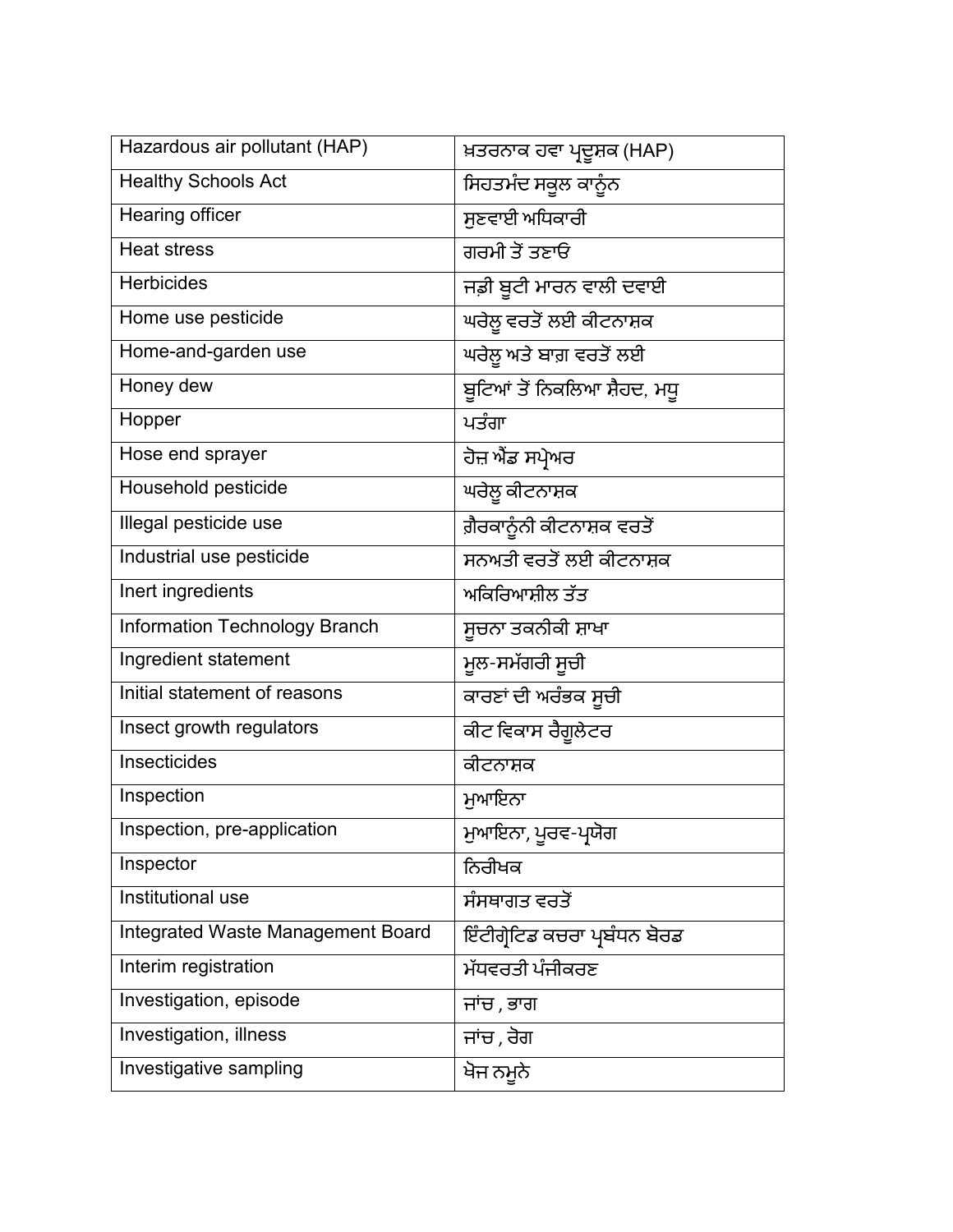| <b>IPM</b> Innovator                | IPM ਖੋਜਕ                          |
|-------------------------------------|-----------------------------------|
| <b>IPM</b> manuals                  | IPM ਕਿਤਾਬਚਾ                       |
| IPM Pest Management Guidelines      | IPM ਕੀਟ ਪ੍ਰਬੰਧਨ ਦਿਸ਼ਾ ਨਿਰਦੇਸ਼     |
| Label                               | ਲੇਬਲ                              |
| Label amendment                     | ਲੇਬਲ ਸੋਧ                          |
| Label Resource Center (DPR)         | ਲੇਬਲ ਵਸੀਲਾ ਕੇਂਦਰ (DPR)            |
| Labeling                            | ਲੇਬਲ ਲਗਾੳਣਾ                       |
| Lacewings                           | ਫ਼ੀਤਿਆਂ ਵਰਗੇ ਖੰਭਾਂ ਵਾਲੇ ਕੀਟ       |
| Lady beetles                        | ਬੀਂਡੀ                             |
| Landfill                            | ਰੱਦੀ ਮਾਲ ਦੱਬਣ ਦੀ ਜਗ੍ਹਾ            |
| Landscape maintenance               | ਭੁਮੀ ਦ੍ਰਿਸ਼ ਦੇਖ-ਭਾਲ               |
| Lawn grubs                          | ਘਾਹ ਵਾਲੀਆਂ ਸੰਡੀਆਂ                 |
| Leaching                            | ਪੁਣ-ਛਾਣ ਕੇ ਸਾਫ਼ ਕਰਨਾ              |
| Leafhoppers                         | ਪੱਤਿਆਂ ਵਾਲੇ ਟਿੱਡੇ                 |
| Leafminer                           | ਪੱਤਿਆਂ ਵਿੱਚ ਮੋਰੀਆਂ ਕੱਢਣ ਵਾਲਾ ਕੀਤਾ |
| Leafroller                          | ਪੱਤਾ ਲਪੇਟਨ ਵਾਲੇ ਕੀੜੇ              |
| Lice                                | ਜੁੰਆਂ                             |
| Licensed pest control dealers       | ਲਾਈਸੰਸਸ਼ੁਦਾ ਕੀਟ ਨਿਯੰਤਰਨ ਵਪਾਰੀ     |
| Licensing                           | ਲਾਈਸੰਸ ਜਾਰੀ ਕਰਨਾ                  |
| Licensing and Certification Program | ਲਾਈਸੰਸ ਜਾਰੀ ਕਰਨ ਅਤੇ ਪ੍ਰਮਾਣੀਕਰਨ    |
|                                     | ਪੋਗਰਾਮ                            |
| Life stages                         | ਜੀਵਨ ਦੇ ਪੜਾਅ                      |
| Likely to enter                     | ਪਰਵੇਸ਼ ਦੀ ਸੰਭਾਵਨਾ                 |
| Liquid formulations                 | ਤਰਲ ਫਾਰਮੁਲੇ                       |
| Loam                                | ਗੂੰਨ੍ਹੀ ਹੋਈ ਚੀਕਨੀ ਮਿੱਟੀ           |
| Local enforcement                   | ਸਥਾਨਕ ਕਾਨੂੰਨ ਦਾ ਅਮਲ               |
| Location-specific (information on   | ਸਥਾਨ-ਵਿਸ਼ੇਸ਼। ਪਰਿਮਟ ਦੇ ਬਾਰੇ ਵਿੱਚ  |
| permit)                             | ਜਾਣਕਾਰੀ)                          |
| Longhorn borer                      | ਲੰਬੇ ਸਿੰਗਾਂ ਵਾਲਾ ਛੇਦਕ             |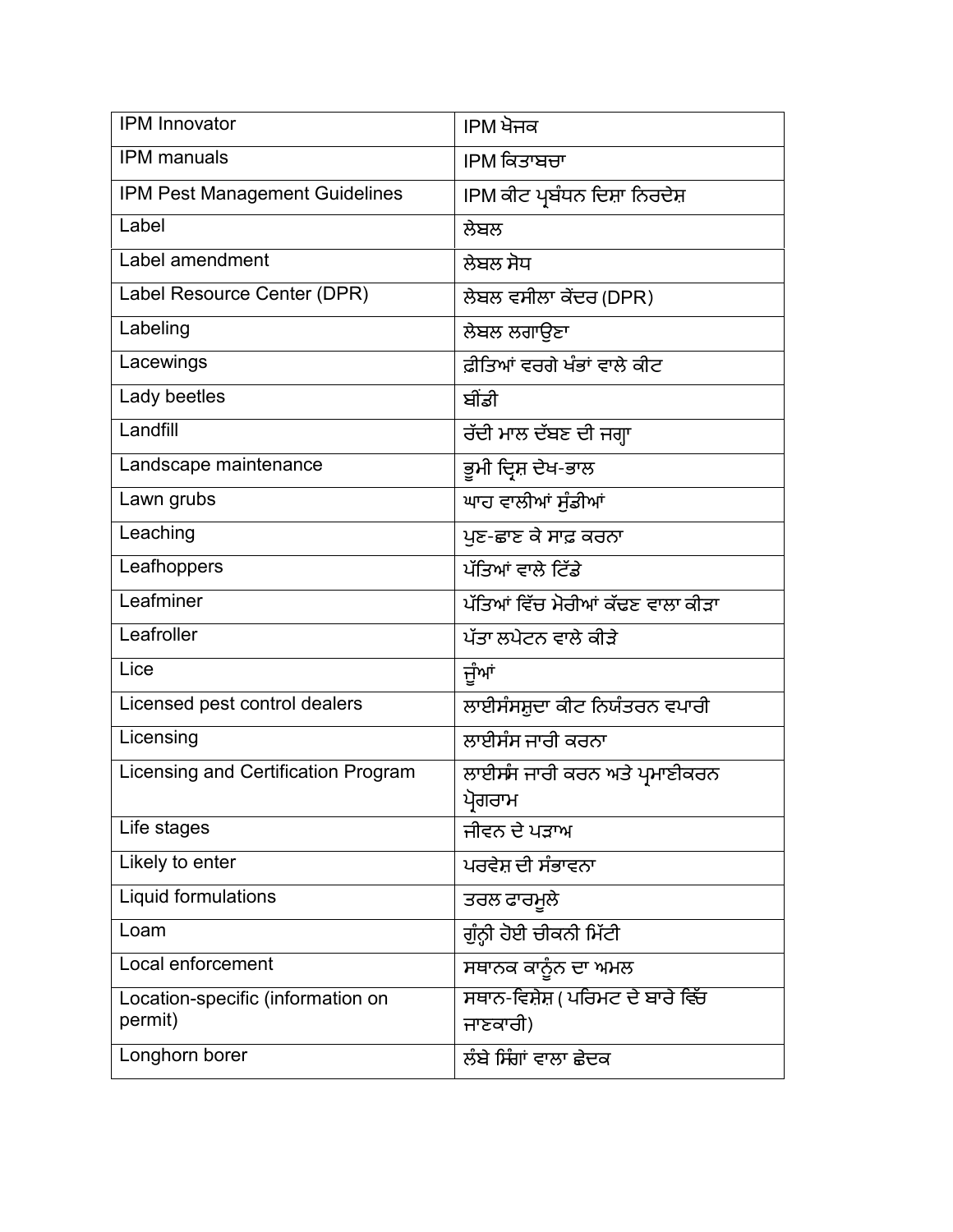| Louse                                                          | ਜੂੰ                                                                            |
|----------------------------------------------------------------|--------------------------------------------------------------------------------|
| Maintenance gardener                                           | ਸਾਂਭ-ਸੰਭਾਲ ਕਰਨ ਵਾਲਾ ਮਾਲੀ                                                       |
| <b>Management Agency Agreement</b><br>(MAA)                    | ਪ੍ਰਬੰਧਨ ਏਜੰਸੀ ਸਮਝੌਤਾ (MAA)                                                     |
| Manufacturing-use product                                      | ਵਰਤੋਂ-ਯੋਗ ਉਤਪਾਦ ਦਾ ਨਿਰਮਾਣ                                                      |
| Margin of exposure                                             | ਜੋਖਮ ਦੀ ਮਾਤਰਾ                                                                  |
| Marketplace Surveillance Program                               | ਬਾਜ਼ਾਰ ਨਿਗਰਾਨੀ ਪ੍ਰੋਗਰਾਮ                                                        |
| Mask chafer                                                    | ਮਾਸਕ ਭੁੰਡ                                                                      |
| Material safety data sheet                                     | ਪਦਾਰਥ ਸੁਰੱਖਿਆ ਡੈਟਾ ਸ਼ੀਟ                                                        |
| Mealybug                                                       | ਡੱਬ-ਖਤੱਬਾ ਕੀਤਾ                                                                 |
| <b>Medical monitoring</b>                                      | ਚਿਕਿਤਸਾ ਨਿਗਰਾਨੀ                                                                |
| Medical supervision                                            | ਚਿਕਿਤਸਾ ਦੇਖ-ਰੇਖ                                                                |
| <b>Medical Toxicology Branch</b>                               | ਚਿਕਿਤਸਾ ਜ਼ਹਿਰ ਵਿਗਿਆਨ ਸ਼ਾਖਾ                                                     |
| Memorandum of understanding (MOU)                              | ਰਜ਼ਾਮੰਦੀ ਦਸਤਾਵੇਜ਼ (MOU)                                                        |
| Metabolite                                                     | ਮੈਟਾਬੋਲਾਈਟ                                                                     |
| <b>Microbials</b>                                              | ਜੀਵਾਣੂ                                                                         |
| Mill assessment                                                | ਮਿਲ ਮੁਲਾਂਕਣ                                                                    |
| Mill assessment rate                                           | ਮਿਲ ਮੁਲਾਂਕਣ ਦਰ                                                                 |
| Mill disbursement                                              | ਮਿਲ ਅਦਾਇਗੀ                                                                     |
| Mills (as in "2.1 mills on each dollar of<br>pesticide sales") | ਮਿਲ ("ਕੀਟਨਾਸ਼ਕ ਦੀ ਵਿਕਰੀ ਦੇ ਹਰ ਇੱਕ<br>ਡਾਲਰ ਉੱਤੇ 2 . 1 ਮਿਲਾਂ" ਦੇ ਰੂਪ ਵਿੱਚ ) ਮਿਲਸ |
| Minimal Exposure Pesticide list                                | ਘੱਟੋ-ਘੱਟ ਪ੍ਰਭਾਵ ਕੀਟਨਾਸ਼ਕ ਸੂਚੀ                                                  |
| Mite                                                           | ਘੁਣ                                                                            |
| <b>Miticides</b>                                               | ਘੁਣਨਾਸ਼ਕ                                                                       |
| <b>Mitigation measure</b>                                      | ਅਸਰ ਘਟਾਉਣ ਦੇ ਉਪਾਅ                                                              |
| Mitigation option                                              | ਅਸਰ ਘਟਾਉਣ ਦੇ ਵਿਕਲਪ                                                             |
| Mix tank                                                       | ਮਿਸ਼ਰਨ ਟੈਂਕ                                                                    |
| Mix/load                                                       | ਮਿਸ਼ਰਨ/ਲੋਡ                                                                     |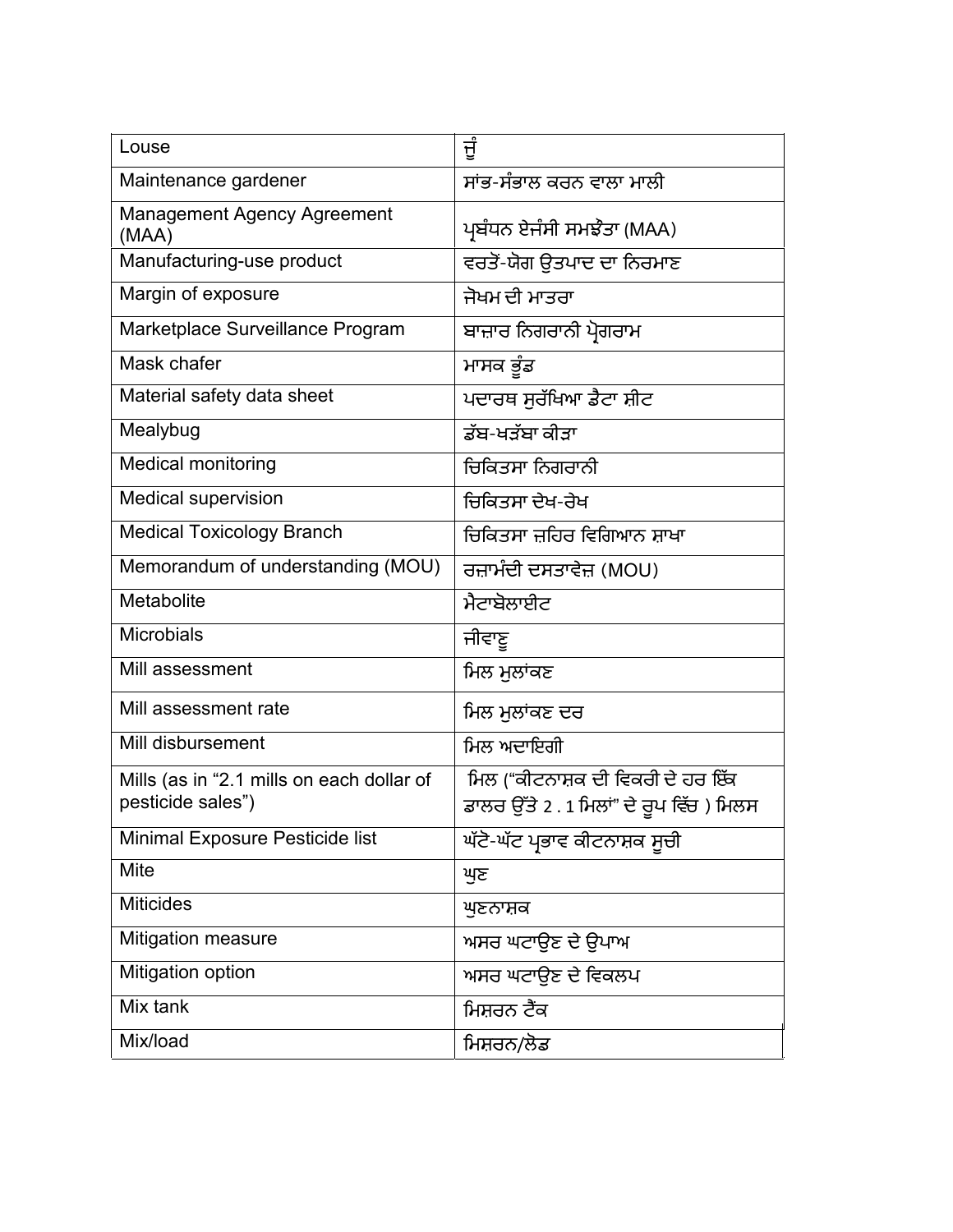| Monthly pesticide use report          | ਮਾਸਿਕ ਕੀਟਨਾਸ਼ਕ ਵਰਤੋਂ ਦੀ ਰਿਪੋਰਟ      |
|---------------------------------------|-------------------------------------|
| Moth                                  | ਪਤੰਗਾ                               |
| Mulch                                 | ਪੌਦਿਆਂ ਦੀ ਰੰਖਆਲਈ ਘਾਹ ਪੰਤਆਂ ਦਾ       |
|                                       | ਆਸਰਾ                                |
| Mulching                              | ਘਾਹ ਪੱਤਿਆਂ ਦਾ ਆਸਰਾ ਦੇਣਾ             |
| Multiresidue screening test           | ਬਹੁ- ਰਹਿੰਦ-ਖੁੰਹਦ ਛਾਣ-ਬੀਣ ਪਰੀਖਿਆ     |
| National Institute for Occupational   | ਵਿਵਸਾਇਕ ਸੁਰੱਖਿਆ ਅਤੇ ਸਿਹਤ ਲਈ ਰਾਸ਼ਟਰੀ |
| Safety and Health (NIOSH)             | ਸੰਸਥਾਨ (NIOSH)                      |
| Negotiated work plan                  | ਗੱਲਬਾਤ ਕਾਰਜ ਯੋਜਨਾ                   |
| <b>Nematicides</b>                    | ਗੋਲ ਕੀਤਾ ਨਾਸ਼ਕ                      |
| New active ingredient                 | ਨਵਾਂ ਸਰਗਰਮ ਮੂਲ-ਸਮੱਗਰੀ               |
| <b>Nits</b>                           | ਜੂੰ ਆਦਿ ਦੇ ਆਂਡੇ                     |
| Non-agricultural pesticide            | ਗੈਰ-ਖੇਤੀਬਾੜੀ ਕੀਟਨਾਸ਼ਕ               |
| Nonattainment area                    | ਗੈਰ-ਪ੍ਰਾਪਤੀ ਖੇਤਰ                    |
| Noncompliance                         | ਅਪਾਲਣਾ                              |
| Nonpoint pollution                    | ਗੈਰ-ਨਿਸ਼ਾਨੇ ਦਾ ਪ੍ਰਦੁਸ਼ਣ             |
| Nontarget organisms                   | ਗੈਰ-ਟੀਚਾ ਜੀਵ                        |
| No-observed-effect level              | ਅਨ-ਨਿਰਿਖਤ ਅਸਰ ਦਾ ਪੱਧਰ               |
| Notice of application                 | ਪ੍ਰਯੋਗ ਦੀ ਚਿਤਾਵਨੀ                   |
| Notice of intent                      | ਉਦੇਸ਼ ਦੀ ਚਿਤਾਵਨੀ                    |
| Notice of violation                   | ਉਲੰਘਣਾ ਕਰਨ ਦੀ ਚਿਤਾਵਨੀ               |
| Notice to Registrants                 | ਰਜਿਸਟਰ ਕਰਨ ਵਾਲੀਆਂ ਲਈ ਚਿਤਾਵਨੀ        |
| Nozzle                                | ਨੇਜ਼ਲ                               |
| Nozzle body                           | ਨੇਜ਼ਲ ਦੀ ਬਾੱਡੀ                      |
| <b>Office of Administrative Law</b>   | ਪ੍ਰਬੰਧਕੀ ਕਨੂੰਨ ਦਾ ਦਫ਼ਤਰ             |
| <b>Office of Environmental Health</b> | ਵਾਤਾਵਰਣ ਸਬੰਧੀ ਸਿਹਤ ਖ਼ਤਰਾ ਮੁਲਾਂਕਣ ਦਾ |
| <b>Hazard Assessment</b>              | ਦਫ਼ਤਰ                               |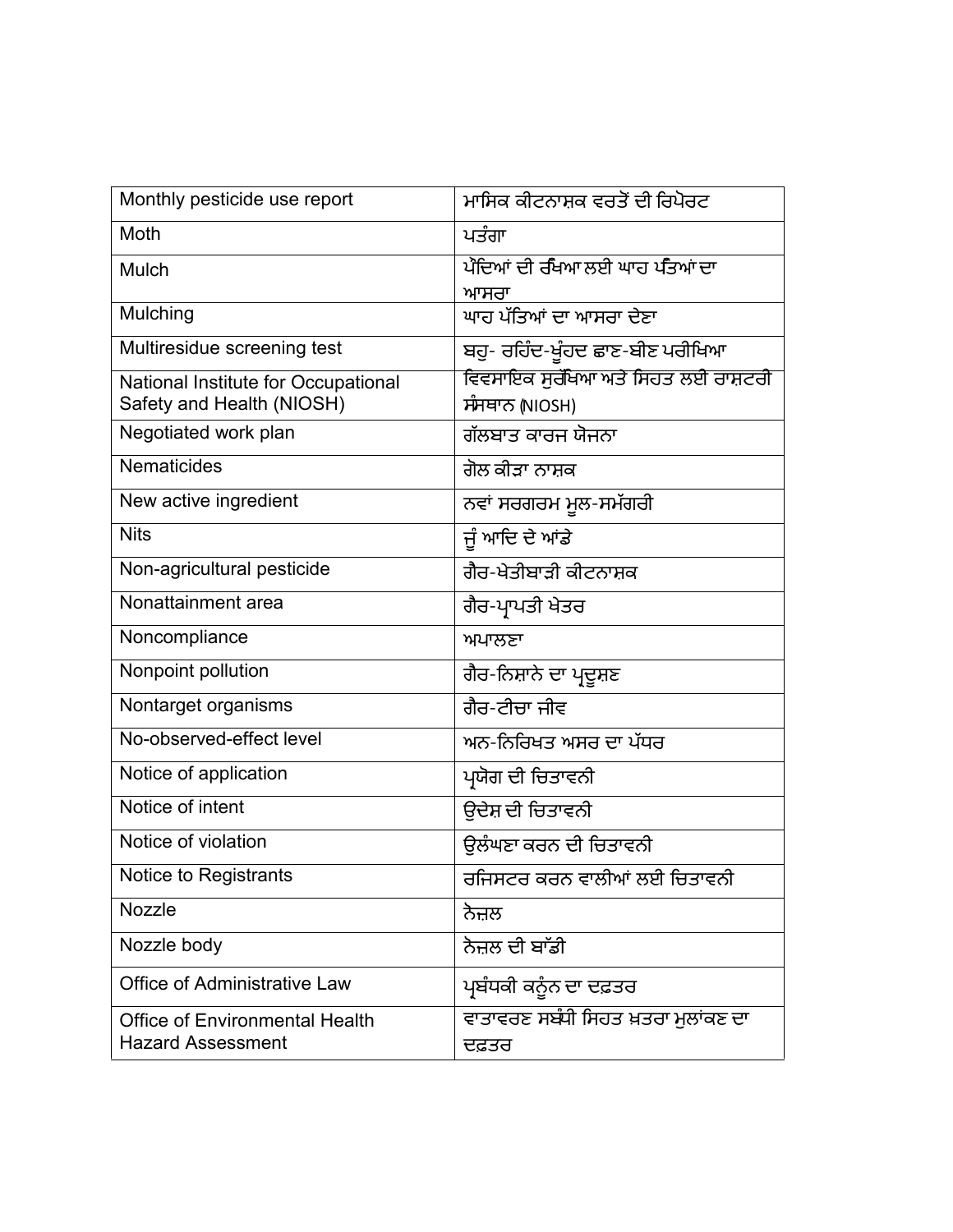| <b>Office of Pesticide Programs</b>          | ਕੀਟਨਾਸ਼ਕ ਪ੍ਰੋਗਰਾਮ ਦਫ਼ਤਰ                        |
|----------------------------------------------|------------------------------------------------|
| Ombudsman                                    | ਲੋਕਪਾਲ                                         |
| Operational plan                             | ਸੰਚਾਲਿਤ ਯੋਜਨਾ                                  |
| Operator identification number               | ਸੰਚਾਲਕ ਪਹਿਚਾਣ ਸੰਖਿਆ                            |
| Organophosphates                             | ਜੈਵਿਕ ਫਾਸਫੇਟ                                   |
| Oscillating boom sprayer                     | ਝੂਲਦਾ ਹੋਇਆ ਉਛਾਲ ਸਪ੍ਰੇਅਰ                        |
| <b>OSHA Hazard Communication</b><br>Standard | OSHA ਖ਼ਤਰਾ ਸੰਚਾਰ ਮਿਆਰ                          |
| Outbreak                                     | ਰੋਗ ਦਾ ਉਭਾਰ                                    |
| Output pressure                              | ਉਤਪਾਦਨ ਦਬਾਅ                                    |
| Output rate                                  | ਉਤਪਾਦਨ ਦਰ                                      |
| Outreach program                             | ਲੋਕਾਂ ਤੱਕ ਪਹੁੰਚ ਕੇ ਸਹਾਇਤਾ ਦੇਣ ਸੰਬੰਧੀ<br>ਪੋਗਰਾਮ |
| Passersby                                    | ਰਾਹਗੀਰ                                         |
| <b>Peat Moss</b>                             | ਪੀਟ ਮੌਸ                                        |
| Peer review                                  | ਸਹਕਰਮੀ ਸਮੀਖਿਆ                                  |
| Perennial plantas                            | ਬਾਰਾਂ ਮਾਸੀ ਪੰਦੇ                                |
| Permit (restricted material permit)          | ਇਜਾਜ਼ਤਨਾਮਾ (ਪ੍ਰਤੀਬੰਧਤ ਸਮੱਗਰੀ<br>ਇਜਾਜ਼ਤਨਾਮਾ)    |
| Permit appeal                                | ਇਜਾਜ਼ਤਨਾਮਾ ਅਪੀਲ                                |
| Permit conditions                            | ਇਜਾਜ਼ਤਨਾਮਾ ਸ਼ਰਤਾਂ                              |
| Permit review request                        | ਇਜਾਜ਼ਤਨਾਮਾ ਸਮੀਖਿਆ ਬੇਨਤੀ                        |
| Personal protective equipment (PPE)          | ਵਿਅਕਤੀਗਤ ਸੁਰੱਖਿਆ ਸਮੱਗਰੀ (PPE)                  |
| <b>Personnel Services Branch</b>             | ਅਮਲਾ ਸੇਵਾ ਸ਼ਾਖਾ                                |
| Pest control                                 | ਕੀਟ ਨਿਯੰਤਰਨ                                    |
| Pest control advisor (PCA)                   | ਕੀਟ ਨਿਯੰਤਰਨ ਸਲਾਹਕਾਰ (PCA)                      |
| Pest control business                        | ਕੀਟ ਨਿਯੰਤਰਨ ਵਪਾਰ                               |
| Pest control company                         | ਕੀਟ ਨਿਯੰਤਰਨ ਕੰਪਨੀ                              |
| Pest control dealer                          | ਕੀਟ ਨਿਯੰਤਰਨ ਡੀਲਰ                               |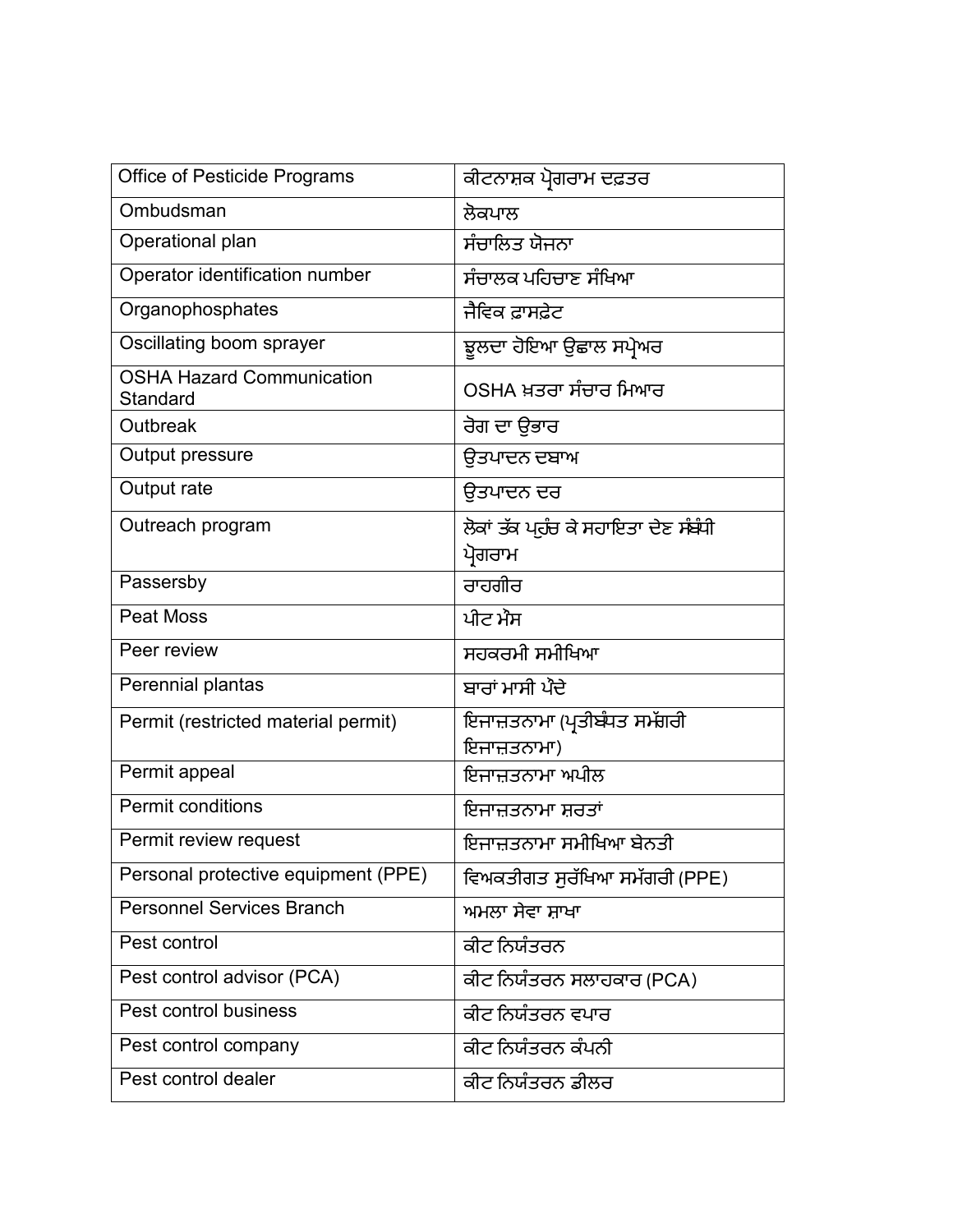| Pest control device                                              | ਕੀਟ ਨਿਯੰਤਰਨ ਯੰਤਰ                                   |
|------------------------------------------------------------------|----------------------------------------------------|
| Pest control operator                                            | ਕੀਟ ਨਿਯੰਤਰਨ ਸੰਚਾਲਕ                                 |
| Pest control records                                             | ਕੀਟ ਨਿਯੰਤਰਨ ਰਿਕਾਰਡ                                 |
| Pest management                                                  | ਕੀਟ ਪ੍ਰਬੰਧਨ                                        |
| Pest Management Advisory Commitee                                | _____<br>ਕੀਟ ਪ੍ਰਬੰਧਨ ਸਲਾਹਕਾਰ ਕਮੇਟੀ                 |
| <b>Pest Management Alliance</b>                                  | ਕੀਟ ਪ੍ਰਬੰਧਨ ਗੱਠਜੋੜ                                 |
| <b>Pest Management Analysis</b><br>and Planning Program (PMAP)   | ਕੀਟ ਪ੍ਰਬੰਧਨ ਵਿਸ਼ਲੇਸ਼ਣ ਅਤੇ ਯੋਜਨਾ ਪ੍ਰੋਗਰਾਮ<br>(PMAP) |
| <b>Pest Management and Licensing</b><br><b>Branch</b>            | ਕੀਟ ਪ੍ਰਬੰਧਨ ਅਤੇ ਲਾਇਸੰਸ ਦੇਣ ਦੀ ਸ਼ਾਖਾ                |
| <b>Pest Management Grant</b>                                     | ਕੀਟ ਪ੍ਰਬੰਧਨ ਮਨਜੁਰੀ                                 |
| Pest prevention                                                  | ਕੀਟ ਦੀ ਰੋਕਥਾਮ                                      |
| Pest resistance                                                  | ਕੀਟ ਪ੍ਰਤੀਰੋਧ                                       |
| Pesticide broker                                                 | ਕੀਟਨਾਸ਼ਕ ਏਜੰਟ (ਦਲਾਲ)                               |
| Pesticide container                                              | ਕੀਟਨਾਸ਼ਕ ਕੰਟੇਨਰ                                    |
| <b>Pesticide Contamination Prevention</b><br>Act                 | ਕੀਟਨਾਸ਼ਕ ਦੁਸ਼ਿਤਤਾ ਰੋਕਥਾਮ ਅਧਿਨਿਯਮ                   |
| Pesticide Data Program (USDA)                                    | ਕੀਟਨਾਸ਼ਕ ਡੈਟਾ ਪ੍ਰੋਗਰਾਮ (USDA)                      |
| <b>Pesticide Enforcement Branch</b>                              | ਕੀਟਨਾਸ਼ਕ ਤਾਮੀਲ ਸ਼ਾਖਾ                               |
| Pesticide episode                                                | ਕੀਟਨਾਸ਼ਕ ਪ੍ਰਸੰਗ                                    |
| Pesticide Handlers Exposure Database                             | ਕੀਟਨਾਸ਼ਕ ਸੰਚਾਲਕਾਂ ਪਰਭਾਵ ਡੈਟਾਬੇਸ                    |
| Pesticide hazard communication<br>program                        | ਕੀਟਨਾਸ਼ਕ ਖ਼ਤਰਾ ਸੰਚਾਰ ਪੋਗਰਾਮ                        |
| Pesticide illness reports                                        | ਕੀਟਨਾਸ਼ਕ ਰੋਗ ਰਿਪੋਰਟਾਂ                              |
| Pesticide Illness Surveillance Program                           | ਕੀਟਨਾਸ਼ਕ ਰੋਗ ਨਿਗਰਾਨੀ ਪ੍ਰੋਗਰਾਮ                      |
| Pesticide poisoning                                              | ਕੀਟਨਾਸ਼ਕ ਵਿਸ਼ਾਕਤਤਾ                                 |
|                                                                  |                                                    |
| <b>Pesticide Product Registration Reform</b><br>Initiative       | ਕੀਟਨਾਸ਼ਕ ਉਤਪਾਦ ਪੰਜੀਕਰਣ ਸੁਧਾਰ ਪਹਿਲ                  |
| Pesticide Registration and<br><b>Evaluation Committee (PREC)</b> | ਕੀਟਨਾਸ਼ਕ ਪੰਜੀਕਰਣ ਅਤੇ ਲੇਖਾ ਜੋਖਾ ਕਮੇਟੀ<br>(PREC)     |
| <b>Pesticide Registration Branch</b>                             | ਕੀਟਨਾਸ਼ਕ ਪੰਜੀਕਰਣ ਸ਼ਾਖਾ                             |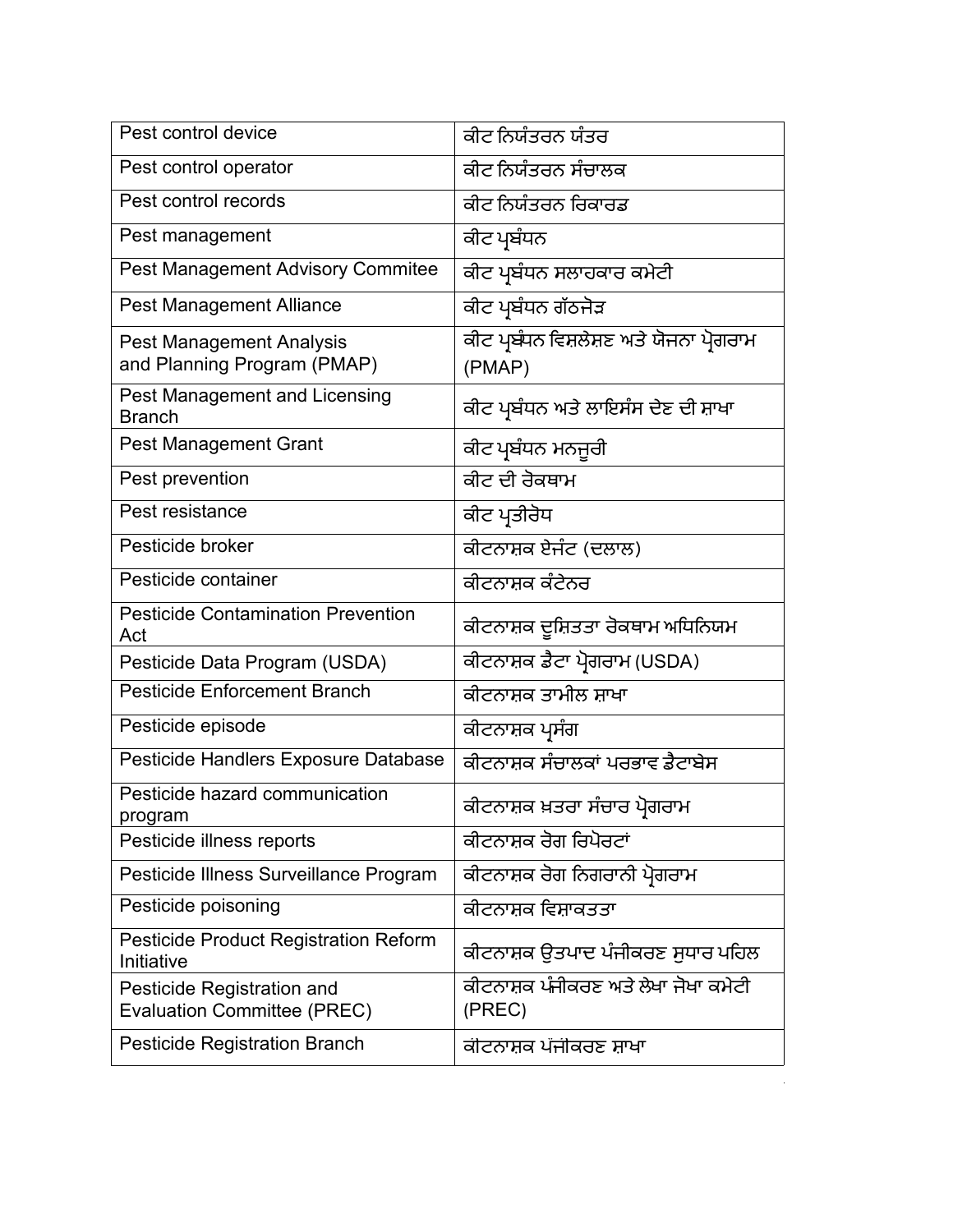| <b>Pesticide Safety Information Series</b><br>(PSIS) | ਕੀਟਨਾਸ਼ਕ ਸੁਰੱਖਿਆ ਜਾਣਕਾਰੀ ਲੜੀ (PSIS)                                 |
|------------------------------------------------------|---------------------------------------------------------------------|
| Pesticide spill                                      | ਕੀਟਨਾਸ਼ਕ ਡੁਲ੍ਹਣ ਤੇ ਫੈਲਾਵ                                            |
| Pesticide use enforcement                            | ਕੀਟਨਾਸ਼ਕ ਵਰਤੋਂ ਸੰਬੰਧੀ ਤਾਮੀਲ                                         |
| Pesticide use records                                | ਕੀਟਨਾਸ਼ਕ ਵਰਤੋਂ ਦੇ ਰਿਕਾਰਡ                                            |
| Pesticide use reporting                              | ਕੀਟਨਾਸ਼ਕ ਵਰਤੋਂ ਰਿਪੋਰਟਿੰਗ                                            |
| <b>Pesticide Workplace Evaluation</b><br>Program     | ਕੀਟਨਾਸ਼ਕ ਕਾਰਜਖੇਤਰ ਲੇਖਾ ਜੋਖਾ ਪ੍ਰੋਗਰਾਮ                                |
| Pesticides                                           | ਕੀਟਨਾਸ਼ਕ                                                            |
| Petroleum jelly                                      | ਪੈਟਰੋਲਿਅਮ ਜੈੱਲੀ                                                     |
| Phenoxy herbicides                                   | ਫਿਨੇਕਸੀ ਨਦੀਨਨਾਸ਼ਕ                                                   |
| Pheromone                                            | ਫੇਰੋਮੋਨ (ਇੱਕ ਜਾਨਵਰ ਦੁਆਰਾ ਵਾਤਾਵਰਣ ਵਿਚ<br>ਪੈਦਾ ਕੀਤਾ ਗਿਆ ਰਸਾਇਣਕ ਪਦਾਰਥ) |
| Physically present                                   | ਸਰੀਰਕ ਰੂਪ ਵਲੋਂ ਮੌਜੂਦ                                                |
| Physician reporting                                  | ਚਿਕਿਤਸਕ ਦੀਆਂ ਰਿਪੋਰਟਾਂ                                               |
| Phytotoxicity                                        | ਬਨਸਪਤੀ ਲਈ ਜ਼ਹਿਰੀਲਾ                                                  |
| Plantback                                            | ਘੁਮਾਅ                                                               |
| <b>Plantback restrictions</b>                        | ਘੁਮਾਅ ਦੀਆਂ ਪਾਬੰਦੀਆਂ                                                 |
| Plant growth regulations                             | ਪੰਦਾ ਉਤਪਤੀ ਨਿਯਮ                                                     |
| <b>Planting beds</b>                                 | ਪੰਦਾ ਲਗਾਉਣ ਵਾਲੀ ਕਿਆਰੀ                                               |
| Pocket gopher                                        | ਪਾਕੇਟ ਗੋਫਰ (ਖੁੱਡ ਵਾਲਾ ਚੂਹਾ)                                         |
| Point pollution, point source                        | ਪੁਆਇੰਟ ਪ੍ਰਦੂਸ਼ਣ, ਪੁਆਇੰਟ ਸ੍ਰੋਤ                                       |
| Poison Control System                                | ਜ਼ਹਿਰ ਨਿਯੰਤਰਨ ਪ੍ਰਣਾਲੀ                                               |
| Postharvest (adj.)                                   | ਕਟਾਈ ਤੋਂ ਬਾਅਦ (adj.)                                                |
| Posting, field posting                               | ਇਸ਼ਤਿਹਾਰ, ਖੇਤ ਤਿਆਰ ਕਰਨਾ                                             |
| Powdery mildew                                       | ਪਾਉਡਰ ਵਰਗੀ ਉੱਲੀ                                                     |
| Power sprayer                                        | ਪਾਵਰ ਸਪ੍ਰੇਅਰ                                                        |
| Precautionary statements                             | ਸਾਵਧਾਨੀ ਵਾਲਾ ਕਥਨ                                                    |
| <b>Preharvest interval</b>                           | ਕਟਾਈ ਤੋਂ ਪਹਿਲਾਂ ਵਾਲਾ ਅੰਤਰਾਲ                                         |
| Premature entry                                      | ਅਗੇਤਰਾ ਪ੍ਰਵੇਸ਼                                                      |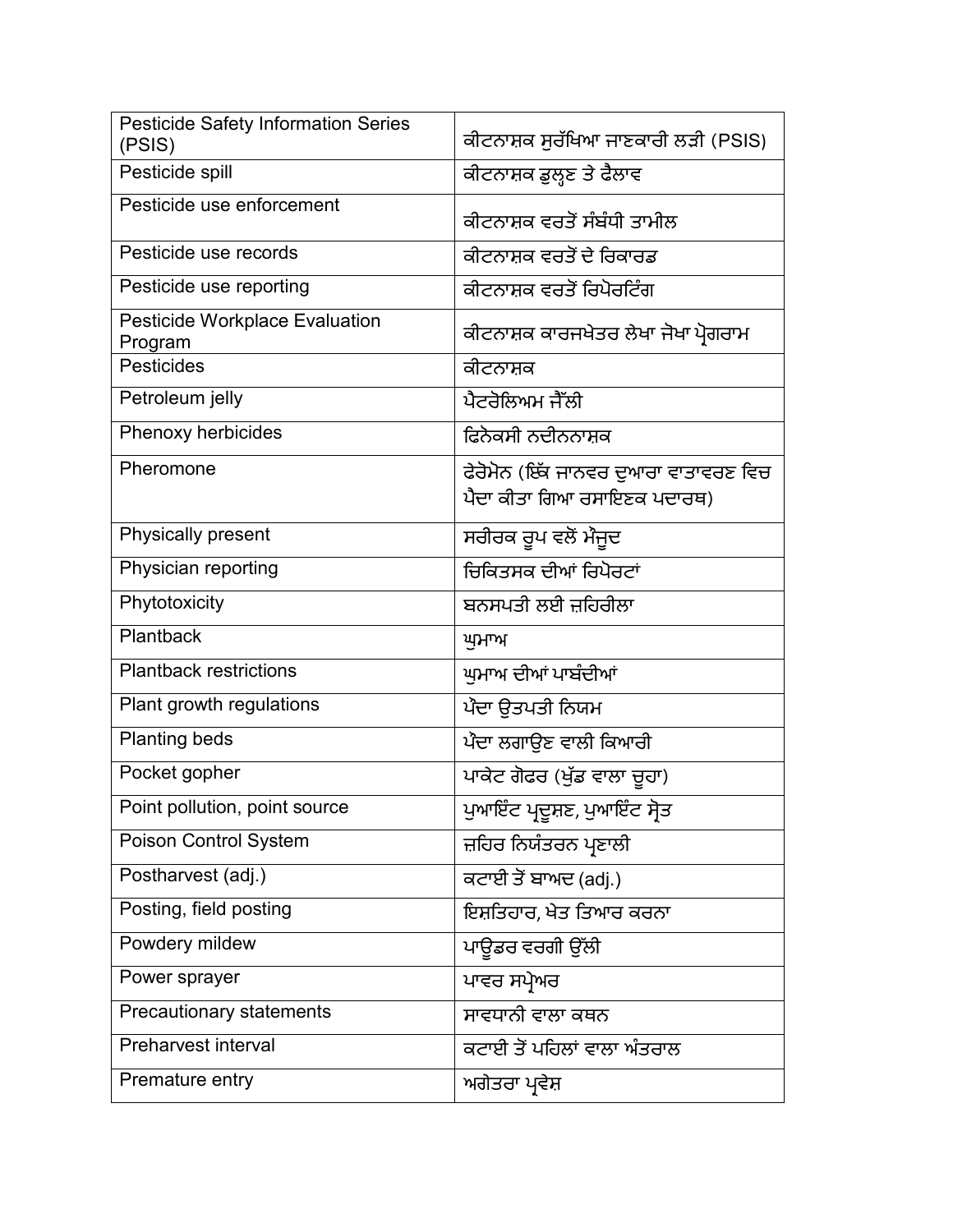| Pressure gauge                                                   | ਦਬਾਅ ਮਾਪਕ                                                        |
|------------------------------------------------------------------|------------------------------------------------------------------|
| Pressure regulator                                               | ਦਬਾਅ ਨਿਅੰਤਰਕ                                                     |
| Private applicator certification                                 | ਨਿਜੀ ਇਸਤੇਮਾਲ ਕਰਤਾ ਪ੍ਰਮਾਣੀਕਰਨ                                     |
| Private applicator certification<br>examination                  | ਨਿਜੀ ਇਸਤੇਮਾਲ ਕਰਤਾ ਪ੍ਰਮਾਈਕਰਨ<br>ਪਰੀਖਿਆ                            |
| Probabilistic                                                    | ਸੰਭਾਵਿਕ                                                          |
| Product chemistry                                                | ਉਤਪਾਦ ਦੀ ਬਣਾਵਟ                                                   |
| Product compliance program                                       | ਉਤਪਾਦ ਅਨੁਪਾਲਨ ਪ੍ਰੋਗਰਾਮ                                           |
| Product quality                                                  | ਉਤਪਾਦ ਦੀ ਗੁਣਵੱਤਾ                                                 |
| Product/label database (DPR)                                     | ਉਤਪਾਦ / ਲੇਬਲ ਡੈਟਾਬੇਸ (DPR)                                       |
| Production agriculture monthly<br>pesticide use report           | ਓਤਪਾਦਨ ਖੇਤੀਬਾੜੀ ਮਾਸਿਕ ਕੀਟਨਾਸ਼ਕ ਵਰਤੋਂ<br>ਦੀ ਰਿਪੋਰਟ                |
| <b>Progress Report</b>                                           | ਵਿਕਾਸ ਰਿਪੋਰਟ                                                     |
| Property operator                                                | ਜਾਇਦਾਦ ਆਪਰੇਟਰ                                                    |
| Proposition 65                                                   | ਪ੍ਰਸਤਾਵ 65                                                       |
| Protective clothing                                              | ਬਚਾਅ ਵਾਲੇ ਕੱਪਤੇ                                                  |
| Protocol                                                         | ਪ੍ਰੋਟੋਕਾਲ (ਮੂਲ ਪੱਤਰ)                                             |
| Psyllid                                                          | ਸਾਇਲਿਡ (ਕੀਡ਼ਾ)                                                   |
| Public comment period, 30-day                                    | ਸਾਰਵਜਨਿਕ ਟਿੱਪਣੀ ਮਿਆਦ, 30 ਦਿਨ                                     |
| <b>Public hearing</b>                                            | ਸਾਰਵਜਨਿਕ ਸੁਣਵਾਈ                                                  |
| Public participation                                             | ਸਾਰਵਜਨਿਕ ਭਾਗੀਦਾਰੀ                                                |
| <b>Public Records Act</b>                                        | ਸਾਰਵਜਨਿਕ ਰਿਕਾਰਡ ਅਧਿਨਿਯਮ                                          |
| Rate                                                             | ਦਰ                                                               |
| Recordkeeping                                                    | ਰਿਕਾਰਡ ਰੱਖਣਾ                                                     |
| Reduced-risk pest management                                     | ਘੱਟ ਜੋਖਮ ਕੀਟ ਪ੍ਰਬੰਧਨ                                             |
| Reevaluation                                                     | ਪੁਨਰਮੁਲਾਂਕਣ                                                      |
| Reformulation (as in "products<br>registered for reformulation") | ਪਨਰਸਥਾਪਨਾ (ਜਿਵੇਂ "ਪਨਰਸਥਾਪਨਾ ਲਈ<br>ਪੰਜੀਕ੍ਰਿਤ ਉਤਪਾਦਾਂ" ਦੇ ਰੂਪਵਿੱਚ) |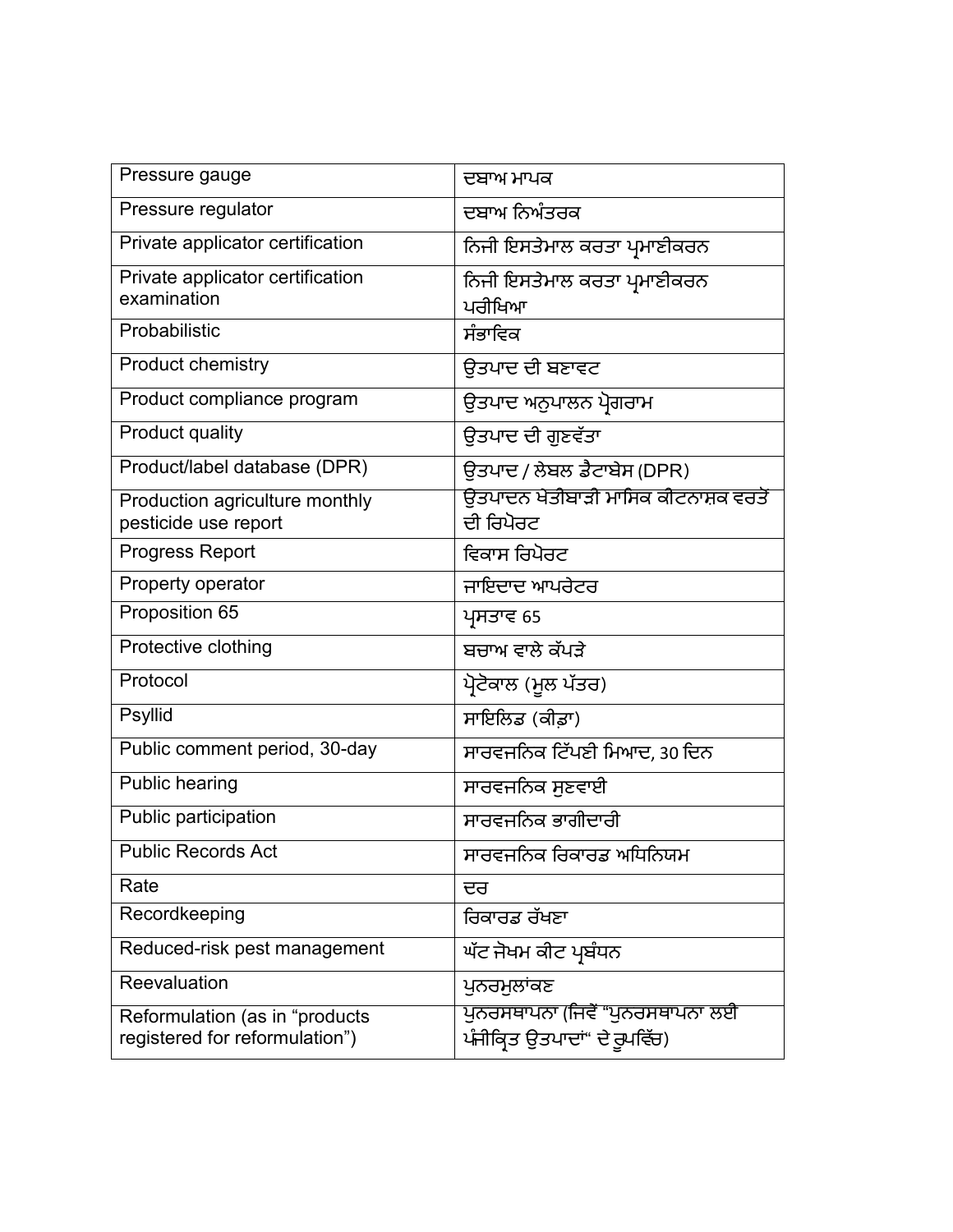| Regional office                                              | ਖੇਤਰੀ ਦਫ਼ਤਰ                             |
|--------------------------------------------------------------|-----------------------------------------|
| Registrant                                                   | ਰਜਿਸਟਰ ਹੋਣ ਵਾਲਾ                         |
| <b>Registration and Health Evaluation</b><br><b>Division</b> | ਪੰਜੀਕਰਣ ਅਤੇ ਸਿਹਤ ਲੇਖਾ ਜੋਖਾ ਭਾਗ          |
| Regulation                                                   | ਨਿਯਮ                                    |
| Regulatory action                                            | ਨਿਯਮਕ ਕਾਰਵਾਈ                            |
| <b>Regulatory restrictions</b>                               | ਨਿਯਮਕ ਪਾਬੰਦੀਆਂ                          |
| Renewal (product registration or<br>license)                 | ਨਵੀਕਰਣ (ਉਤਪਾਦ ਪੰਜੀਕਰਣ ਜਾਂ ਲਸੰਸ)         |
| Repellent                                                    | ਭੈਡਾ (ਪਿਛੇ ਵੱਲ ਧੱਕਣ ਵਾਲਾ)               |
| Requirement                                                  | ਲੋੜ                                     |
| Research authorization                                       | ਖੋਜ ਅਧਿਕਾਰ                              |
| <b>Residential use</b>                                       | ਰਿਹਾਇਸ਼ੀ ਵਰਤੋਂ                          |
| Residue monitoring program                                   | ਰਹਿੰਦ-ਖੁੰਹਦ ਨਿਗਰਾਨੀ ਪ੍ਰੋਗਰਾਮ            |
| <b>Residue testing</b>                                       | ਰਹਿੰਦ-ਖੁੰਹਦ ਪ੍ਰੀਖਿਆ                     |
| Residue tolerance                                            | ਰਹਿੰਦ-ਖੁੰਹਦ ਸਹਿਨਸ਼ੀਲਤਾ                  |
| Residue, illegal                                             | ਰਹਿੰਦ-ਖੁੰਹਦ, ਗ਼ੈਰਕਾਨੂੰਨੀ                |
| <b>Resources Agency</b>                                      | ਸੰਸਾਧਨ ਏਜੰਸੀ                            |
| <b>Respiratory protection</b>                                | ਸੁਆਸ ਦੀ ਸੁਰੱਖਿਆ                         |
| Restricted entry interval (REI)                              | ਪ੍ਰਤੀਬੰਧਤ ਪ੍ਰਵੇਸ਼ ਅੰਤਰਾਲ (REI)          |
| <b>Restricted material</b>                                   | ਪ੍ਰਤੀਬੰਧਤ ਸਮੱਗਰੀ                        |
| Restricted material permit                                   | ਪ੍ਰਤੀਬੰਧਤ ਸਮਗਰੀ ਪਰਮਿਟ                   |
| Restricted use (restricted use<br>declaration)               | ਪ੍ਰਤੀਬੰਧਤ ਵਰਤੋਂ (ਪ੍ਰਤੀਬੰਧਤ ਵਰਤੋ ਘੋਸ਼ਣਾ) |
| Restricted use pesticide                                     | ਪ੍ਰਤੀਬੰਧਤ ਵਰਤੋਂ ਵਾਲੇ ਕੀਟਨਾਸ਼ਕ           |
| Right-to-know                                                | ਜਾਣਨ ਦਾ ਅਧਿਕਾਰ                          |
| <b>Risk assessment</b>                                       | ਜੋਖਮ ਮੁਲਾਂਕਣ                            |
| <b>Risk characterization</b>                                 | ਜੋਖਮ ਲੱਛਣ ਵਰਣਨ                          |
| Risk characterization document (RCD)                         | ਜੋਖਮ ਲੱਛਣ ਵਰਣਨ ਦਸਤਾਵੇਜ਼ (RCD)           |
| Risk management                                              | ਜੋਖਮ ਪ੍ਰਬੰਧਨ                            |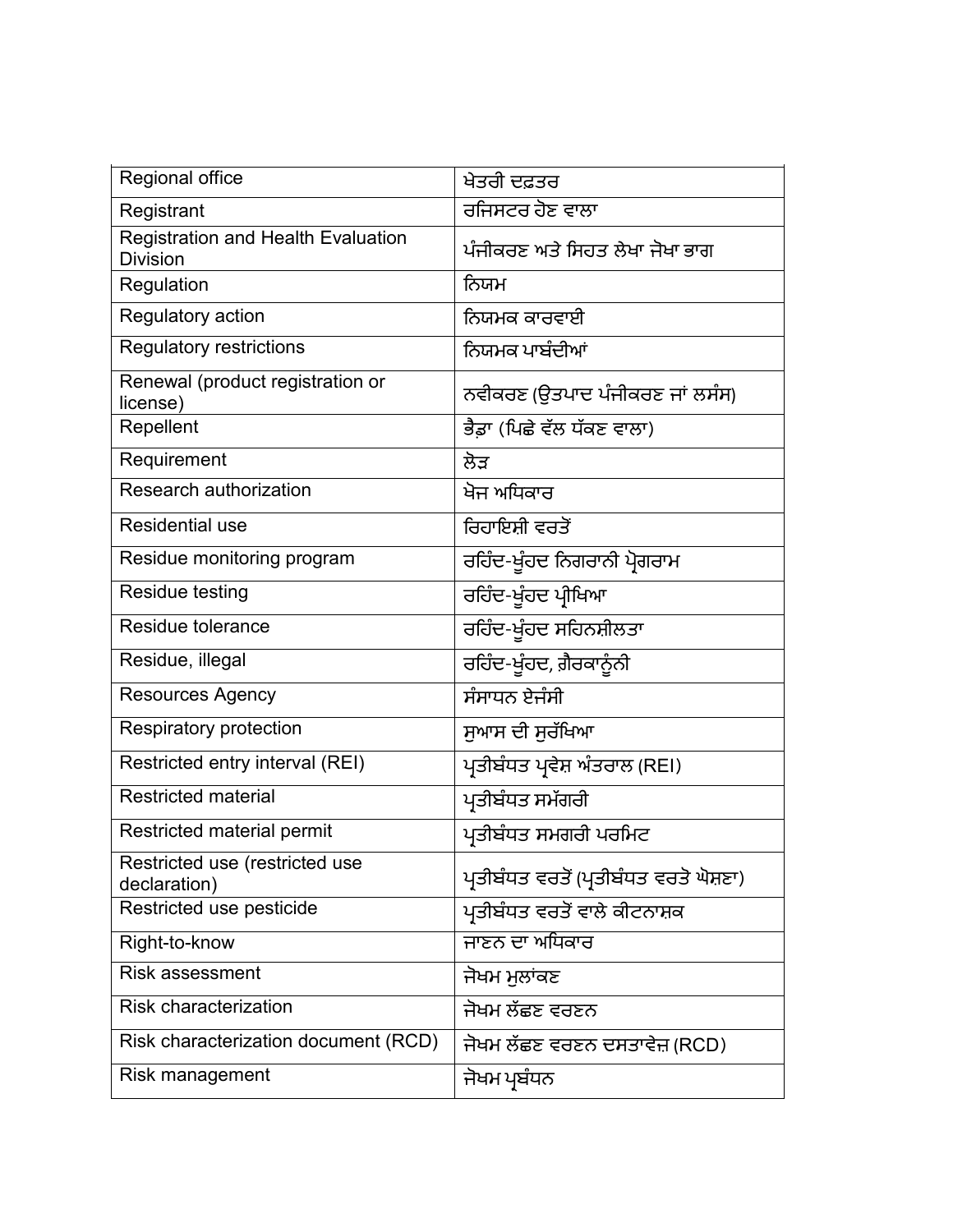| <b>Risk mitigation</b>                                         | ਜੋਖਮ ਨਿਊਨੀਕਰਣ                                               |
|----------------------------------------------------------------|-------------------------------------------------------------|
| Rodenticides                                                   | ਕੁਤਰਨ ਵਾਲਾ ਜੀਵ ਨਾਸ਼ਕ                                        |
| Rough bluegrass                                                | ਖਰ੍ਹਵਾ ਬਲੁਗਰਾਸ (ਨੀਲਾ ਘਾਹ)                                   |
| Route of absorption                                            | ਸੋਖਣ ਦਾ ਰਸਤਾ                                                |
| Ruffling                                                       | ਖਲਾਰਨਾ                                                      |
| Rulemaking                                                     | ਨਿਯਮ ਬਣਾਉਣਾ                                                 |
| Runoff                                                         | ਵਹਾਅ ⁄ ਵੈਹਣਾ                                                |
| Ryegrass                                                       | ਰਾਈ ਘਾਹ                                                     |
| Safety glasses                                                 | ਸਰੱਖਿਆ ਐਨਕਾਂ                                                |
| Safflower                                                      | ਕਸੰਭਾ                                                       |
| <b>Sanitizers</b>                                              | ਸਵੱਛ ਕਰਨ ਵਾਲੇ                                               |
| Sap                                                            | ਪੌਦਿਆਂ ਦਾ ਰਸ                                                |
| Saw flies                                                      | ਛੇਦ ਕਰਨ ਵਾਲੀਆਂ ਮੱਖੀਆਂ                                       |
| Satellite office                                               | ਉਪਗ੍ਰਹਿ ਦਫ਼ਤਰ                                               |
| <b>Scale</b>                                                   | ਸਕੇਲ (ਕੀੜਾ, ਪਤੰਗਾ, ਮਕੋੜਾ, ਕੀਟ)                              |
| Scales (e.g., invertebrates)                                   | ਕੀਡ਼ੇ ਮਕੈਡ਼ੇ (ਉਦਾਹਰਨ ਲਈ, ਰੀੜ੍ਹਹੀਣ ਜੀਵ)                      |
| Scientific evaluation                                          | ਵਿਗਿਆਨਕ ਮੁਲਾਂਕਣ                                             |
| <b>Scientific Review Panel (SRP)</b>                           | ਵਿਗਿਆਨਕ ਸਮੀਖਿਆ ਪੈਨਲ (SRP)                                   |
| Screening level - health                                       | ਛਾਣ-ਬੀਣ ਪੱਧਰ - ਸਿਹਤ                                         |
| Screw caps                                                     | ਪੇਚਾਂ ਦੇ ਢੱਕਣ                                               |
| Seasonal exposure                                              | ਮੌਸਮੀ ਪ੍ਰਭਾਵ                                                |
| Section (geographic land unit) = 1<br>square mile or 640 acres | ਸੈਕਸ਼ਨ (ਭੂਗੋਲਿਕ ਭੂਮੀ ਇਕਾਈ) = 1 ਵਰਗ<br>ਮੀਲ ਜਾਂ 640 ਏਕੜ ਜ਼ਮੀਨ |
| Section 18 exemptions                                          |                                                             |
|                                                                | ਧਾਰਾ 18 ਵਿੱਚ ਛੋਟਾਂ                                          |
| Section 24(c) special local need (SLN)<br>registration         | <u>ਧਾਰਾ 24(c) ਵਿਸ਼ੇਸ਼ ਸਥਾਨਕ ਜ਼ਰੂਰਤ (SLN)</u><br>ਪੰਜੀਕਰਣ     |
| Sedges                                                         | ਪਾਣੀ ਕੰਢੇ ਉੱਗਣ ਵਾਲਾ ਘਾਹ                                     |
| Self-contained breathing apparatus                             | ਸਵੈ-ਸਮਿਲਿਤ ਸਵਾਸ ਉਪਕਰਨ                                       |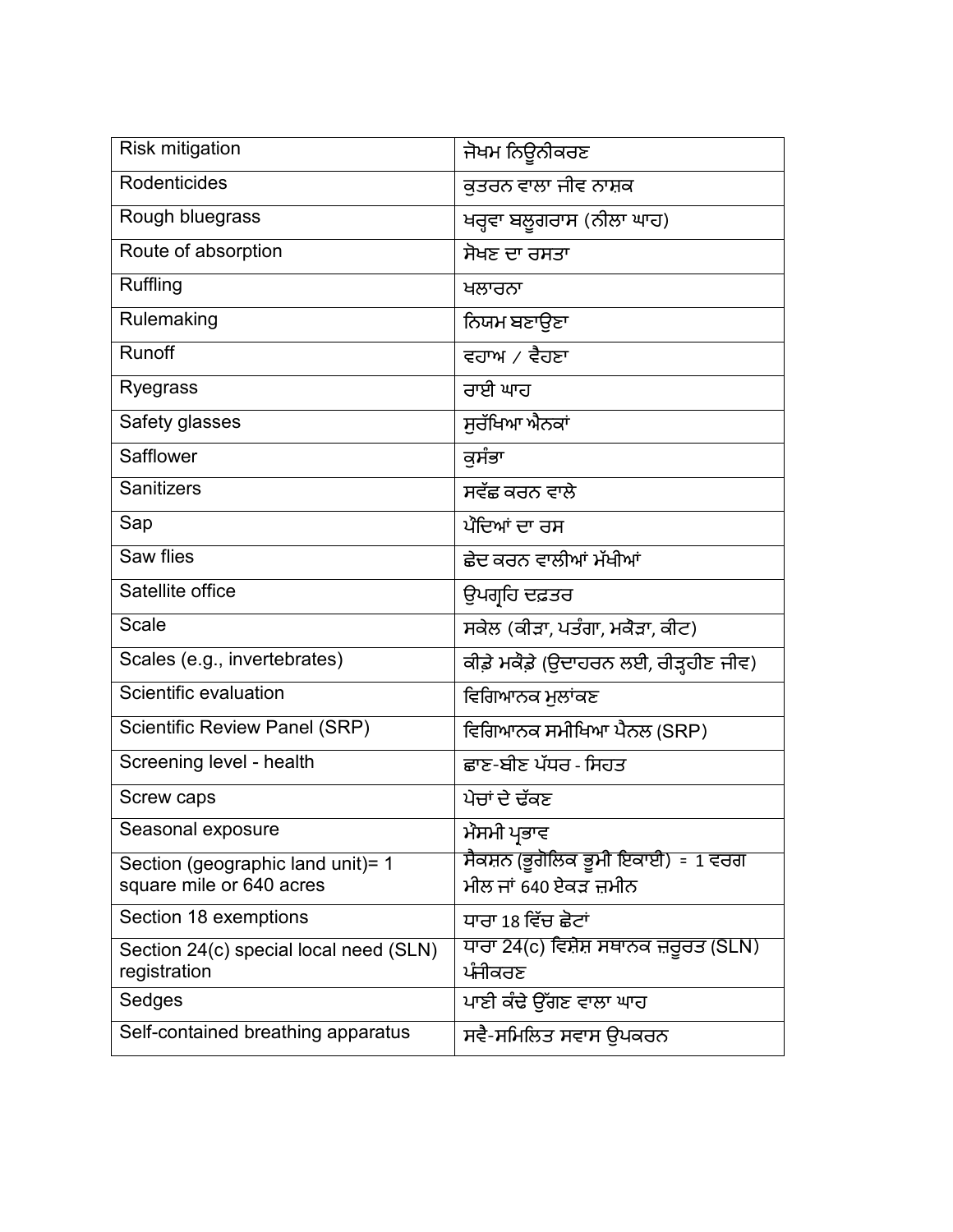| Sensitive site, sensitive area         | ਸੰਵੇਦਨਸ਼ੀਲ ਥਾਂ, ਸੰਵੇਦਨਸ਼ੀਲ ਖੇਤਰ               |
|----------------------------------------|-----------------------------------------------|
| Sensitization                          | ਸੰਵੇਦੀਕਰਣ                                     |
| Service container                      | ਸਰਵਿਸ ਕੰਟੇਨਰ                                  |
| Shank injection                        | ਸ਼ੈਂਕ ਇੰਜ਼ੈਕਸ਼ਨ                               |
| Shingling                              | ਸ਼ਿੰਗਲਿੰਗ                                     |
| <b>Shoots</b>                          | ਕਰੁੰਬਲਾਂ                                      |
| Sidebar                                | ਸਾਇਡਬਾਰ                                       |
| Sight gauge                            | ਨਜ਼ਰ ਗੇਜ                                      |
| Signal word                            | ਸੰਕੇਤ ਸ਼ਬਦ                                    |
| Siphoning                              | ਤਰਲ ਦਾ ਇਕ ਜਗਹ ਤੋਂ ਦੂਜੀ ਜਗਹ ਲਿਜਾਨਾ             |
| Site identification                    | ਟਿਕਾਨੇ ਦੀ ਪਹਿਚਾਣ                              |
| Site inspection                        | ਟਿਕਾਨੇ ਦੀ ਜਾਂਚ                                |
| Slimicide                              | ਸਲਾਈਮੀਸਾਇਡ                                    |
| Slough                                 | ਦਲਦਲ                                          |
| Slugs                                  | ਬਹੁਤ ਹੌਲੀ ਚੱਲਣ ਵਾਲੇ ਕੀੜੇ                      |
| <b>Snails</b>                          | ਘੋਗੇ                                          |
| Sod                                    | ਘਾਹ ਵਾਲੀ ਮਿੱਟੀ ਦੀ ਤਹਿ                         |
| Soda ash                               | ਸੋਢਾ ਰਾਖ                                      |
| Soil injection equipment               | ਮਿੱਟੀ ਦੀ ਸਤਹ ਤੋਂ ਹੇਠਾਂ ਪਹੁੰਚਾਉਣ ਵਾਲਾ<br>ੳਪਕਰਣ |
| Sooty mold                             | ਧੁਆਂਖੀ ਉਲੀ                                    |
| Sowbugs/pillbugs                       | ਸੋ-ਬਗਸ / ਪਿਲਬਗਸ                               |
| Special local need (SLN) registrations | ਵਿਸ਼ੇਸ਼ ਸਥਾਨਕ ਜ਼ਰੂਰਤ (SLN) ਪੰਜੀਕਰਣ            |
| Specialty crop                         | ਵਿਸ਼ੇਸ਼ਤਾ ਵਾਲੀ ਫਸਲ                            |
| Speed of travel                        | ਯਾਤਰਾ ਦੀ ਗਤੀ                                  |
| Speedometer                            | ਸਪੀਡੋਮੀਟਰ                                     |
| Spider mites                           | ਸਪਾਈਡਰ ਮਾਈਟਸ (ਮੱਕਡ਼ੀ ਦਾ ਜਾਲਾ)                 |
| Spotted spurge                         | ਸਪੇਂਟਡ ਪੰਦਾ                                   |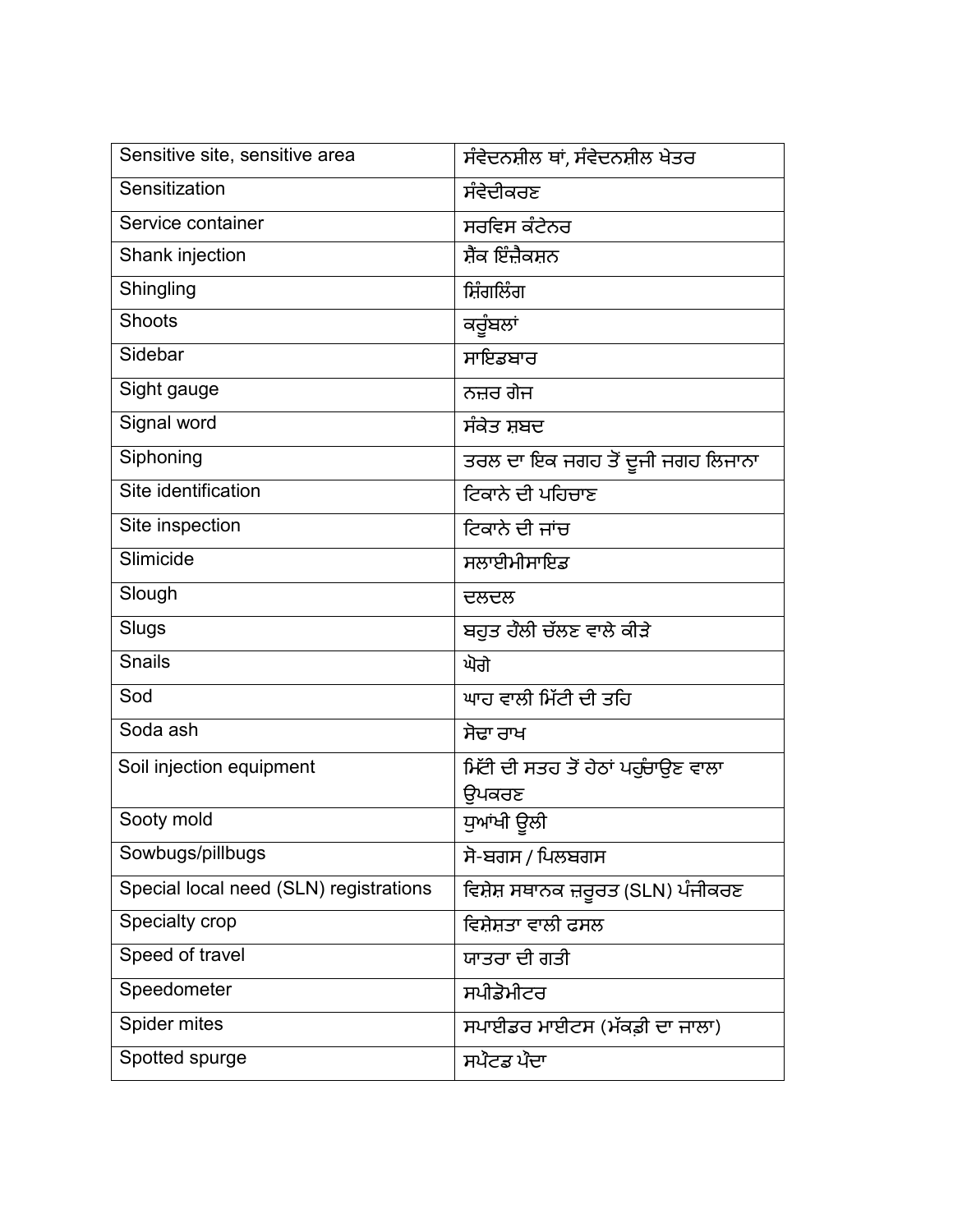| Spray                                                                         | ਫੁਹਾਰ, ਭੁਰ, ਛਿੜਕਾ                                               |
|-------------------------------------------------------------------------------|-----------------------------------------------------------------|
| Spray (v.)                                                                    | ਛਿੜਕਣਾ, ਛਿਡਕਾਅ ਕਰਨਾ (ਵੀ.)                                       |
| Spray adjuvant                                                                | ਛਿਡਕਾਅ ਵਿੱਚ ਸਹਾਇਕ                                               |
| Spray check devices                                                           | ਛਿਡ਼ਕਾਅ ਜਾਂਚ ਉਪਕਰਨ                                              |
| Spray drift                                                                   | ਛਿਡ਼ਕਾਅ ਭਟਕਣ                                                    |
| Sprayer output                                                                | ਛਿਡਕਾਅ ਦਾ ਨਤੀਜਾ                                                 |
| Spray stream                                                                  | ਛਿਡ਼ਕਾਅ ਦੀ ਧਾਰ                                                  |
| Spray tank                                                                    | ਛਿਡ਼ਕਾਅ ਟੈਂਕ                                                    |
| Spray wand                                                                    | ਛਿਡ਼ਕਾਅ ਵਾਲਾ ਡੰਡਾ                                               |
| Spreader                                                                      | ਫੈਲਾਉਣ ਵਾਲਾ                                                     |
| Sprinkler application                                                         | ਸਪਰਿੰਕਲਰ ਪ੍ਰਯੋਗ                                                 |
| Sprinkler irrigation                                                          | ਸਪਰਿੰਕਲਰ ਸਿੰਚਾਈ                                                 |
| Stakes (wood)                                                                 | ਖੰਬਾ (ਲੱਕੜੀ ਦਾ)                                                 |
| Stakeholder                                                                   | ਹਿੱਸੇਦਾਰ                                                        |
| State Implementation Plan (SIP)                                               | ਰਾਜ ਕਾਰਜ ਕਿਰਿਆ ਯੋਜਨਾ (SIP)                                      |
| <b>State Water Resources Control Board</b>                                    | ਰਾਜ ਪਾਣੀ ਸੰਸਾਧਨ ਨਿਯੰਤਰਨ ਬੋਰਡ                                    |
| State-local regulatory partnership                                            | ਰਾਜ ਸਥਾਨਕ ਨਿਯਮਕ ਭਾਗੀਦਾਰੀ                                        |
| Statement of use classification                                               | ਵਰਤੋ ਦੀ ਸਟੇਟਮੈਂਟ                                                |
| <b>Statewide Permitting and Use</b><br><b>Reporting System (SPURS)</b>        | ਰਾਜਿਵਆਪੀ ਆਗਿਆ ਦੇਣ ਅਤੇ ਪ੍ਰਯੋਗ <u>ਿ</u><br>ਰਪੋਰਿਟੰਗ ਸਿਸਟਮ (SPURS) |
| <b>Statewide Pesticide Regulatory</b><br><b>Activities Summary (Report 5)</b> | ਰਾਜਿਵਆਪੀ ਕੀਟਨਾਸ਼ਕ ਨਿਯਮਕ ਗਤੀਵਿਧੀਆਂ<br>ਦਾ ਸਾਰਾਂਸ਼ (ਰਿਪੋਰਟ 5)      |
| <b>Statewide Prioritization Plan (with</b><br>CACs)                           | ਰਾਜਿਵਆਪੀ ਪੁਰਵ ਅਧਿਕਾਰ ਯੋਜਨਾ (CAC ਦੇ<br>ਨਾਲ)                      |
| Steep slopes                                                                  | ਬਹਤ ਜ਼ਿਆਦਾ ਢਲਾਣ                                                 |
| <b>Stems</b>                                                                  | ਤਣੇ                                                             |
| <b>Stonefruits</b>                                                            | ਗਿਟਕ ਵਾਲੇ ਫਲ                                                    |
| Stopwatch                                                                     | ਬਟਨ ਦੱਬਣ ਨਾਲ ਚੱਲਣ ਅਤੇ ਰੁਕਣ ਵਾਲੀ ਘੜੀ                             |
| Strategic plan                                                                | ਰਣਨੀਤੀਕ ਯੋਜਨਾ                                                   |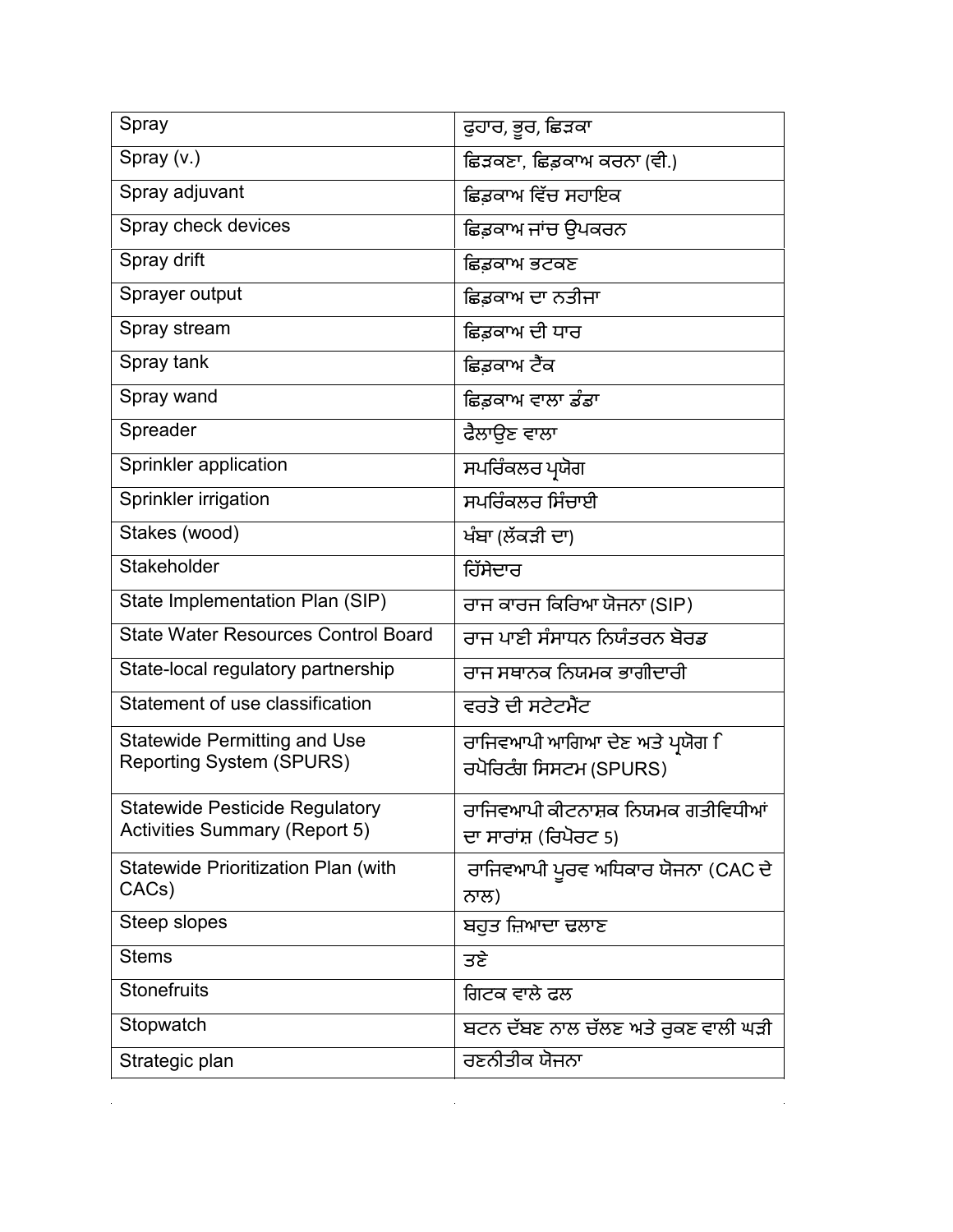| Structural civil penalty                          | ਢਾਂਚਾਗਤ ਨਾਗਰਿਕ ਸਜਾ                                                                                            |
|---------------------------------------------------|---------------------------------------------------------------------------------------------------------------|
| <b>Structural Pest Control Board</b>              | ਢਾਂਚਾਗਤ ਕੀਟ ਨਿਯੰਤਰਨ ਬੋਰਡ                                                                                      |
| <b>Structural pesticide</b>                       | ਢਾਂਚਾਗਤ ਕੀਟਨਾਸ਼ਕ                                                                                              |
| Study guide                                       | ਅਧਿਐਨ ਗਾਈਡ                                                                                                    |
| Subchronic                                        | ਸਬਕ੍ਰੋਨਿਕ (ਵਿਸ਼ੈਲੀ ਸਮੱਗਰੀ ਜਿਸਦਾ ਅਸਰ<br>ਸਜੀਵ ਪ੍ਰਾਣੀ ਤੇ ਲੰਮੇ ਸਮੇਂ ਤਕ ਰਹੇ ਪਰ<br>ਉਸਦੀ ਉਮਰ ਪੁਰੀ ਹੋਣ ਤੋਂ ਪਿਹਲਾਂ ਤਕ) |
| Sunflower                                         | ਸੁਰਜਮੁਖੀ                                                                                                      |
| Supplemental label                                | ਪੁਰਕ ਲੇਬਲ                                                                                                     |
| Supplied-air respirator                           | ਆਪੁਰਤੀ-ਹਵਾ ਸਾਹ ਯੰਤਰ                                                                                           |
| Surface runoff                                    | ਸਤਹ ਵਹਾਅ                                                                                                      |
| Surface water                                     | ਸਤਰ ਦਾ ਪਾਣੀ                                                                                                   |
| Surfactant                                        | ਸਰਫੈਕਟੈਂਟ (ਸਾਬਣ ਜੋ ਝੱਗ ਪੈਦਾ ਕਰਦਾ ਹੈ)                                                                          |
| Suspension (e.g., of a pesticide<br>registration) | ਮੁਅੱਤਲੀ (ਉਦਾਹਰਨ ਲਈ, ਇੱਕ ਕੀਟਨਾਸ਼ਕ<br>ਪੰਜੀਕਰਣ ਦਾ)                                                               |
| Sustainability                                    | ਸਥਿਰਤਾ                                                                                                        |
| Sustainable agriculture                           | ਸਥਾਈ ਖੇਤੀਬਾੜੀ                                                                                                 |
| Swath width                                       | ਸਵੰਥ ਵਿਡਥ (ਸਪ੍ਰੇਅਰ ਦੇ ਨਾਲ ਕੀਟਨਾਸ਼ਕ<br>ਰਸਾਇਣ ਦੇ ਇਕ ਵਾਰੀ ਛਿਡਕਾਅ ਦਾ ਖੇਤਰ <sub>ਦੀ</sub><br>ਚੋੜਾਈ)                 |
| Systemic                                          | ਪ੍ਰਣਾਲੀਗਤ                                                                                                     |
| Tank mix                                          | ਟੈਂਕ ਮਿਸ਼ਰਣ                                                                                                   |
| Tape measure                                      | ਨਾਪਨ ਦਾ ਫ਼ੀਤਾ                                                                                                 |
| Target pest                                       | ਲਕਸ਼ ਕੀਟ                                                                                                      |
| Target surface                                    | ਲਕਸ਼ ਸਤਹ                                                                                                      |
| Temperature inversion                             | ਤਾਪਮਾਨ ਇੰਵਰਸ਼ਨ                                                                                                |
| Thatch                                            | ਛੱਪਰ                                                                                                          |
| <b>Thrips</b>                                     | ਪੌਦਿਆਂ ਲਈ ਹਾਨੀਕਾਰਕ ਕੀੜੇ ਦੀ ਇੱਕ ਕਿਸਮ                                                                           |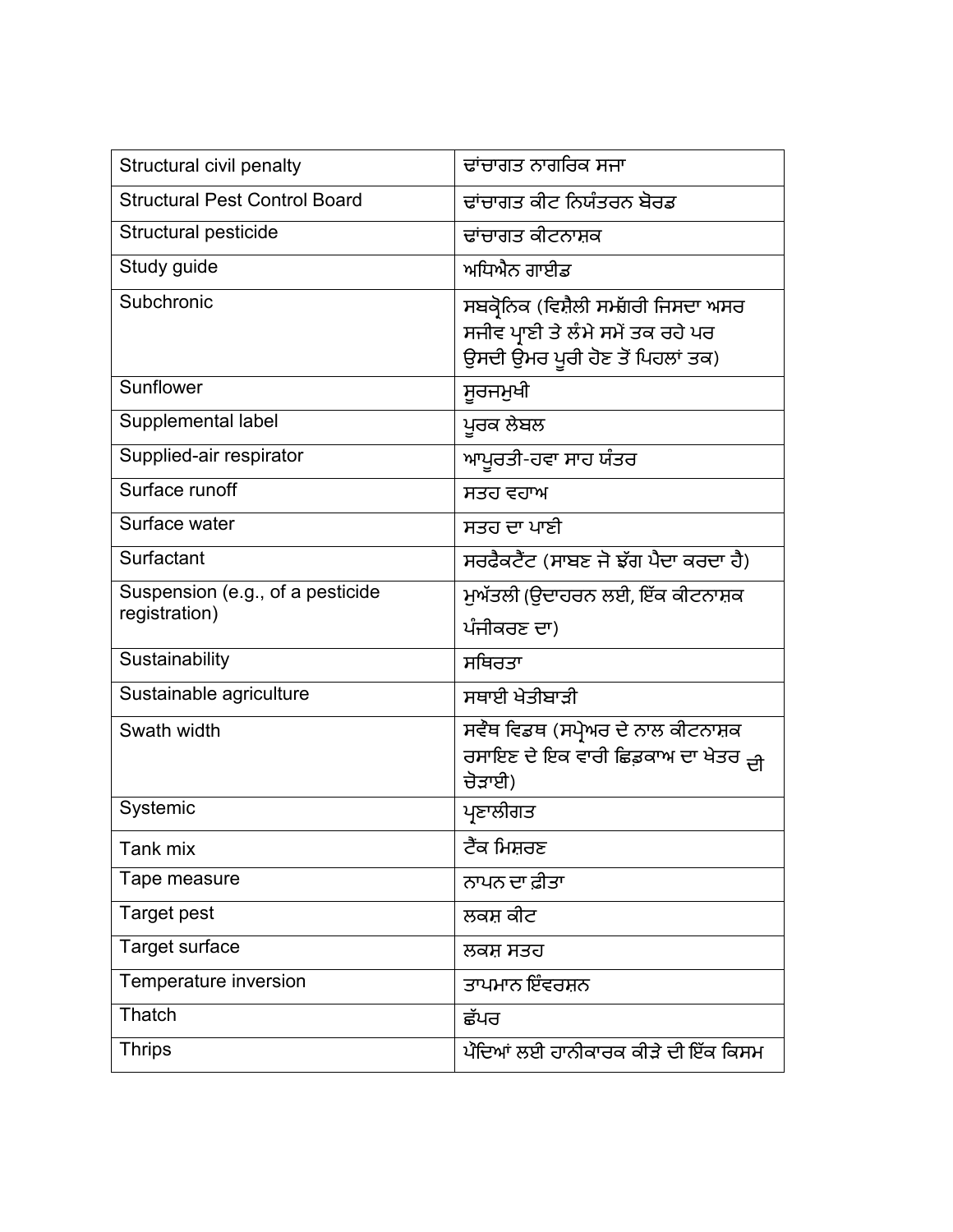| Time-specific (information for permit)                   | ਸਮਾਂ ਵਿਸ਼ੇਸ਼ (ਪਰਮਿਟ ਲਈ ਜਾਣਕਾਰੀ )                                           |
|----------------------------------------------------------|----------------------------------------------------------------------------|
| Tolerance (food)                                         | ਸਹਿਨਸ਼ੀਲਤਾ (ਭੋਜਨ)                                                          |
| <b>Topping</b>                                           | ਟੈਂਪਿੰਗ (ਫਸਲ ਵਿੱਚ ਪੰਦਿਆਂ ਦੇ ਉਥਲੇ ਹਿੱਸਿਆਂ ੰ<br>ਨੁ ਹਟਾਉਣਾ)                   |
| Top soil                                                 | ਉਪਰਲੀ ਮਿੱਟੀ                                                                |
| Total maximum daily load (TMDL)                          | ਕੁਲ ਅਧਿਕਤਮ ਰੋਜਾਨਾ ਦਾ ਲੋਡ (TMDL)                                            |
| Township (geographic land unit)                          | ਨਗਰ ਖੇਤਰ (ਭੂਗੋਲਿਕ ਭੂਮੀ ਇਕਾਈ)                                               |
| Toxic air contaminant (TAC)                              | ਜ਼ਹਿਰੀਲਾ ਹਵਾ ਪ੍ਰਦੂਸ਼ਕ (TAC)                                                |
| <b>Toxicity</b>                                          | ਜ਼ਹਿਰੀਲਾਪਣ                                                                 |
| Treated area, treated field                              | ਇਲਾਜ ਖੇਤਰ , ਇਲਾਜ ਖੇਤਰ                                                      |
| <b>Trowel</b>                                            | ਖੇਤਰ, ਜਿਸ ਤੇ ਕੀਟਨਾਸ਼ਕ ਇਸਤੇਮਾਲ ਕੀਤਾ ਿ<br>ਗਆ (ਫੀਲਡ, ਜਿਸ ਤੇ ਕੀਟਨਾਸ਼ਕ ਇਸਤੇਮਾਲ) |
| True bugs                                                | ਅਸਲੀ ਕੀੜੇ                                                                  |
| Turf                                                     | ਮੈਦਾਨ                                                                      |
| Turf grass                                               | ਘਾਹ ਵਾਲਾ ਮੈਦਾਨ                                                             |
| Twig blight                                              | ਟਾਹਣੀ ਮੁਰਝਾ ਜਾਣਾ                                                           |
| Upwind                                                   | ਹਵਾ ਦੀ ਦਿਸ਼ਾ ਦੇ ਉਲਟ                                                        |
| U.S. Department of Agriculture                           | ਅਮਰੀਕੀ ਖੇਤੀਬਾੜੀ ਵਿਭਾਗ                                                      |
| U.S. Environmental Protection Agency                     | ਅਮਰੀਕੀ ਵਾਤਾਵਰਨ ਹਿਫਾਜ਼ਤ ਏਜੰਸੀ                                               |
| U.S. EPA Registration Number                             | ਅਮਰੀਕੀ ਈਪੀਏ ਪੰਜੀਕਰਣ ਸੰਖਿਆ                                                  |
| <b>U.S. EPA Worker Protection Standard</b>               | ਅਮਰੀਕੀ ਈਪੀਏ ਕਰਮਚਾਰੀ ਦੇ ਸੁਰੱਖਿਆ ਦੀ<br>ਮਾਣਕ                                  |
| U.S. Food and Drug Administration                        | ਅਮਰੀਕੀ ਭੋਜਨ ਅਤੇ ਐਸ਼ਧਿ ਪ੍ਰਸ਼ਾਸਨ                                             |
| Ultra low volume (ULV)                                   | ਬਹੁਤ ਥੋੜੀ ਮਾਤਰਾ (ULV)                                                      |
| Uncertainty factor                                       | ਅਨਿਸ਼ਚਤਤਾ ਕਾਰਕ                                                             |
| Unclassified                                             | ਅਵਰਗੀਕ੍ਰਿਤ                                                                 |
| Unit speed                                               | ਯੂਨਿਟ ਰਫ਼ਤਾਰ                                                               |
| University of California Cooperative<br><b>Extension</b> | ਕੈਲੀਫ਼ੋਰਨੀਆ ਸਿਹਕਾਰੀ ਵਿਸਥਾਰ<br>ਯੁਨੀਵਰਿਸਟੀ                                   |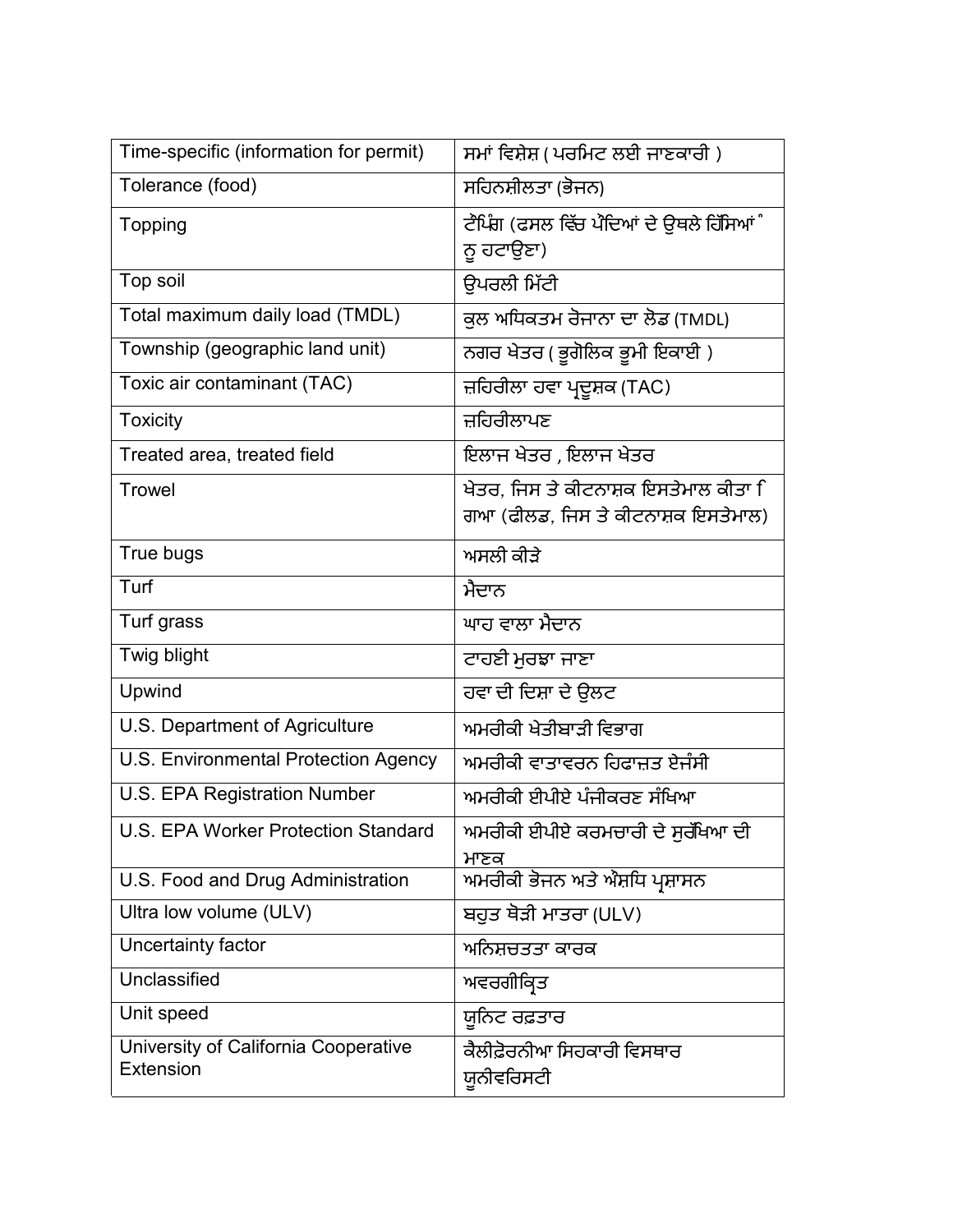| University of California Integrated Pest | ਕੈਲੀਫ਼ੋਰਨੀਆ ਕ੍ਰਮਬੱਧ ਕੀਟ ਪ੍ਰਬੰਧਨ                |
|------------------------------------------|------------------------------------------------|
| Management Project                       | ਪ੍ਰੋਜੈਕਟ ਯੂਨੀਵਰਿਸਟੀ                            |
| Unregistered pesticide                   | ਗੈਰ-ਪੰਜੀਕ੍ਰਿਤ ਕੀਟਨਾਸ਼ਕ                         |
| Use pattern                              | ਵਰਤੋ ਦੀ ਵਿਧੀ                                   |
| Use reporting, full pesticide            | ਇਸਤੇਮਾਲ ਦੀ ਰਿਪੋਰਟਿੰਗ , ਪੂਰਾ ਕੀਟਨਾਸ਼ਕ           |
| Use restriction                          | ਵਰਤੋਂ ਦੀ ਪਾਬੰਦੀ                                |
| <b>Vector control</b>                    | ਰੋਗ ਫੈਲਾਉਣ ਵਾਲੇ ਕੀੜੇ ਦਾ ਨਿਯੰਤਰਨ                |
| Vial                                     | ਸ਼ੀਸ਼ੀ                                         |
| Vines                                    | ਵਾਇਨਸ (ਵੇਲਾਂ)                                  |
| Volatile organic compound (VOC)          | ਵਾਸ਼ਪਸ਼ੀਲ ਕਾਰਬਨ ਯੁਕਤ ਮਿਸ਼ਰਣ (VOC)              |
| Volatility                               | ਵਾਸ਼ਪਸ਼ੀਲਤਾ                                    |
| Warning (as signal word on label)        | ਚਿਤਾਵਨੀ (ਲੇਬਲ ਉੱਤੇ ਸੰਕੇਤ ਸ਼ਬਦ ਦੇ ਰੁਪ ਿ<br>ਵੱਚ) |
| Warning agent                            | ਚਿਤਾਵਨੀ ਏਜੰਟ                                   |
| Warning sign                             | ਚਿਤਾਵਨੀ ਸੰਕੇਤਕ ਚਿੰਨ੍ਹ                          |
| <b>Water Quality Control Board</b>       | ਪਾਣੀ ਗੁਣਵੱਤਾ ਨਿਯੰਤਰਨ ਬੋਰਡ                      |
| Watershed                                | ਜਲ ਵਿਭਾਜਕ                                      |
| Water-soluble concentrates               | ਪਾਣੀ ਵਿੱਚ ਘੁਲਨਸ਼ੀਲ ਪਦਾਰਥ                       |
| Waterways                                | ਜਲਮਾਰਗ                                         |
| Weed eater                               | ਘਾਹ-ਪੱਤਾ ਨਾਸ਼ਕ                                 |
| Well casing                              | ਚੰਗੀ ਤਰ੍ਹਾਂ ਆਵਰਣ                               |
| Well inventory database                  | ਖੂਹ ਸੂਚੀ ਡੈਟਾਬੇਸ                               |
| <b>Well Inventory Report</b>             | ਖੁਹ ਸੂਚੀ ਰਿਪੋਰਟ                                |
| Wettable powders                         | ਭਿੱਜਣਯੋਗ ਧੁੜਾ                                  |
| Wheel-driven                             | ਪਹੀਏ ਨਾਲ ਚਲਣ ਵਾਲਾ                              |
| White flies                              | ਸਫੇਦ ਮੱਖੀਆਂ                                    |
|                                          |                                                |